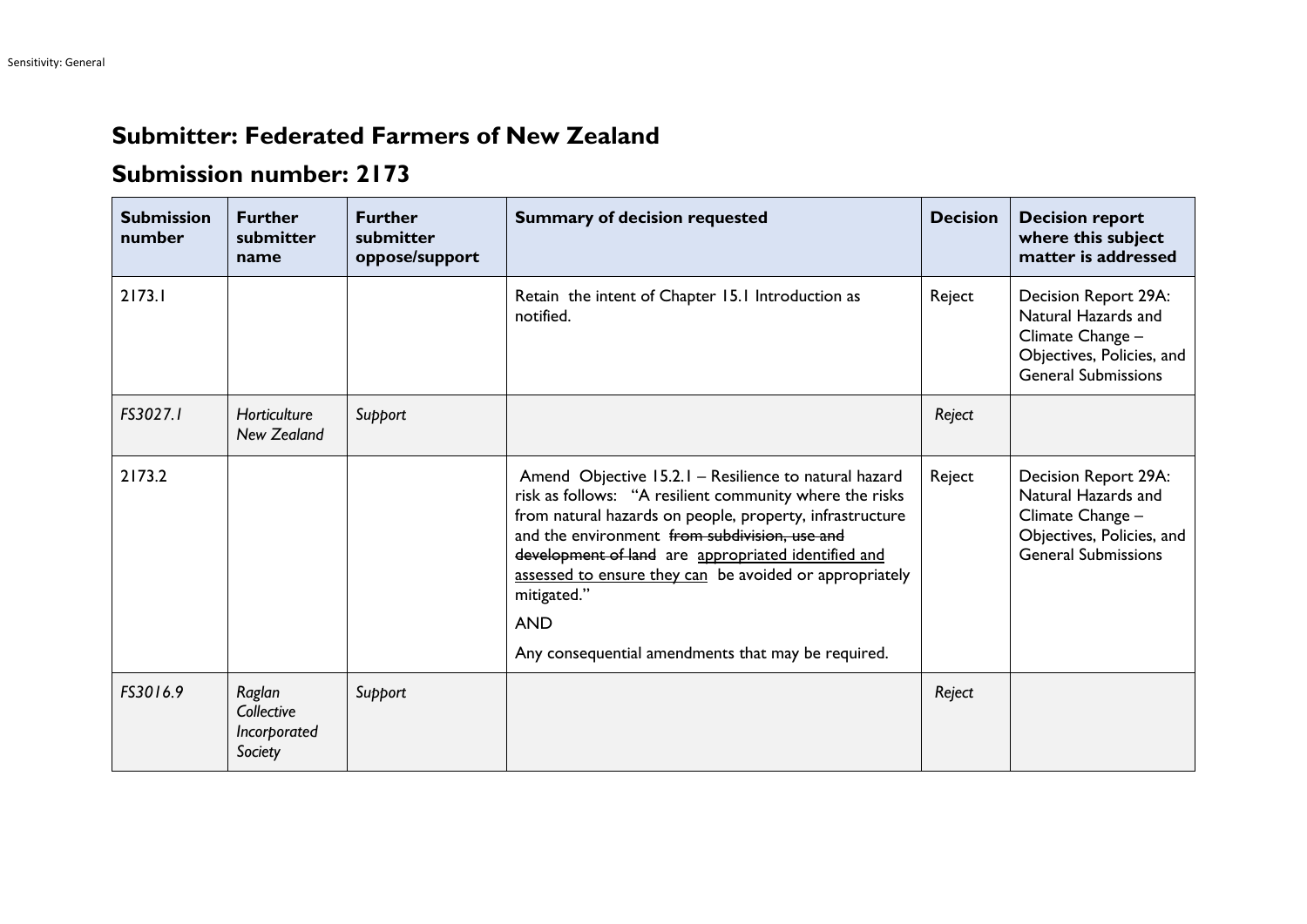| <b>Submission</b><br>number | <b>Further</b><br>submitter<br>name | <b>Further</b><br>submitter<br>oppose/support | <b>Summary of decision requested</b>                                                                                                                                                                                                                                                                                                                                         | <b>Decision</b>   | <b>Decision report</b><br>where this subject<br>matter is addressed                                                        |
|-----------------------------|-------------------------------------|-----------------------------------------------|------------------------------------------------------------------------------------------------------------------------------------------------------------------------------------------------------------------------------------------------------------------------------------------------------------------------------------------------------------------------------|-------------------|----------------------------------------------------------------------------------------------------------------------------|
| 2173.3                      |                                     |                                               | Retain Policy 15.2.1.1 - New development in areas at<br>significant risk from natural hazard as notified.                                                                                                                                                                                                                                                                    | Accept in<br>part | Decision Report 29A:<br>Natural Hazards and<br>Climate Change -<br>Objectives, Policies, and<br><b>General Submissions</b> |
| FS3027.2                    | Horticulture<br><b>New Zealand</b>  | Support                                       |                                                                                                                                                                                                                                                                                                                                                                              | Accept            |                                                                                                                            |
| FS3034.92                   | Mercury NZ<br>Limited               | Support                                       |                                                                                                                                                                                                                                                                                                                                                                              | Accept            |                                                                                                                            |
| 2173.4                      |                                     |                                               | Amend Policy 15.2.1.2 – Changes to existing land use<br>activities and development in areas at significant risk<br>from natural hazards as follows: "increase risk to<br>people's safety, or well-being and property is avoided<br>and does not transfer or exacerbate risk to adjoining<br>properties."<br><b>AND</b><br>Any consequential amendments that may be required. | Reject            | Decision Report 29B:<br>Natural Hazards and<br>Climate Change -<br>Flood Hazards, and<br><b>Defended Areas</b>             |
| FS3027.3                    | Horticulture<br><b>New Zealand</b>  | Support                                       |                                                                                                                                                                                                                                                                                                                                                                              | Reject            |                                                                                                                            |
| 2173.5                      |                                     |                                               | Retain Policy 15.2.1.3 - New emergency services and<br>hospitals in areas at significant risk from natural hazards<br>as notified.                                                                                                                                                                                                                                           | Accept in<br>part | Decision Report 29B:<br>Natural Hazards and<br>Climate Change -<br>Flood Hazards, and<br><b>Defended Areas</b>             |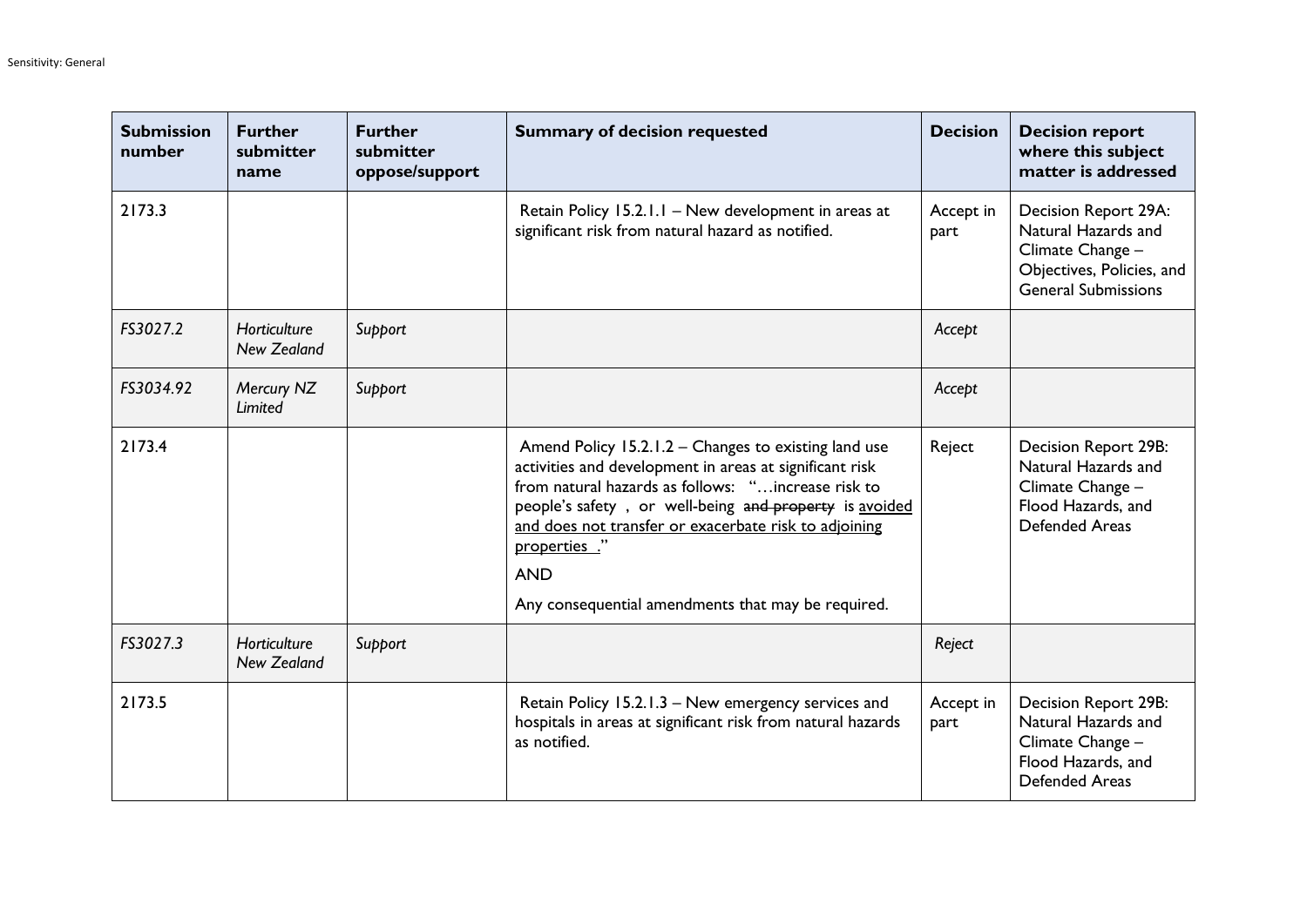| <b>Submission</b><br>number | <b>Further</b><br>submitter<br>name         | <b>Further</b><br>submitter<br>oppose/support | <b>Summary of decision requested</b>                                                                                                                                                                                                                                                                                         | <b>Decision</b>   | <b>Decision report</b><br>where this subject<br>matter is addressed                                            |
|-----------------------------|---------------------------------------------|-----------------------------------------------|------------------------------------------------------------------------------------------------------------------------------------------------------------------------------------------------------------------------------------------------------------------------------------------------------------------------------|-------------------|----------------------------------------------------------------------------------------------------------------|
| FS3025.11                   | Fire and<br>Emergency<br><b>New Zealand</b> | Support                                       |                                                                                                                                                                                                                                                                                                                              | Accept            |                                                                                                                |
| 2173.6                      |                                             |                                               | Retain Policy 15.2.1.4 - New infrastructure and utilities<br>in areas subject to significant risk from natural hazards as<br>notified.                                                                                                                                                                                       | Accept            | Decision Report 29B:<br>Natural Hazards and<br>Climate Change -<br>Flood Hazards, and<br><b>Defended Areas</b> |
| 2173.7                      |                                             |                                               | Amend Policy 15.2.1.5 - Existing infrastructure and<br>utilities in all areas subject to natural hazards as follows:<br>" in all areas subject to natural hazards<br>where any<br>increased risks to people are mitigated to the extent<br>practicable."<br><b>AND</b><br>Any consequential amendments that may be required. | Reject            | Decision Report 29B:<br>Natural Hazards and<br>Climate Change -<br>Flood Hazards, and<br>Defended Areas        |
| 2173.8                      |                                             |                                               | Retain Policy 15.2.1.6 - Managing natural hazard risk<br>generally as notified.                                                                                                                                                                                                                                              | Accept in<br>part |                                                                                                                |
| FS3027.4                    | Horticulture<br>New Zealand                 | Support                                       |                                                                                                                                                                                                                                                                                                                              | Accept            |                                                                                                                |
| 2173.9                      |                                             |                                               | Retain Policy 15.2.1.7 - Protection from risks of coastal<br>hazards as notified.                                                                                                                                                                                                                                            | Accept            | Decision Report 29C:<br>Natural Hazards and<br>Climate Change -<br>Coastal Hazards                             |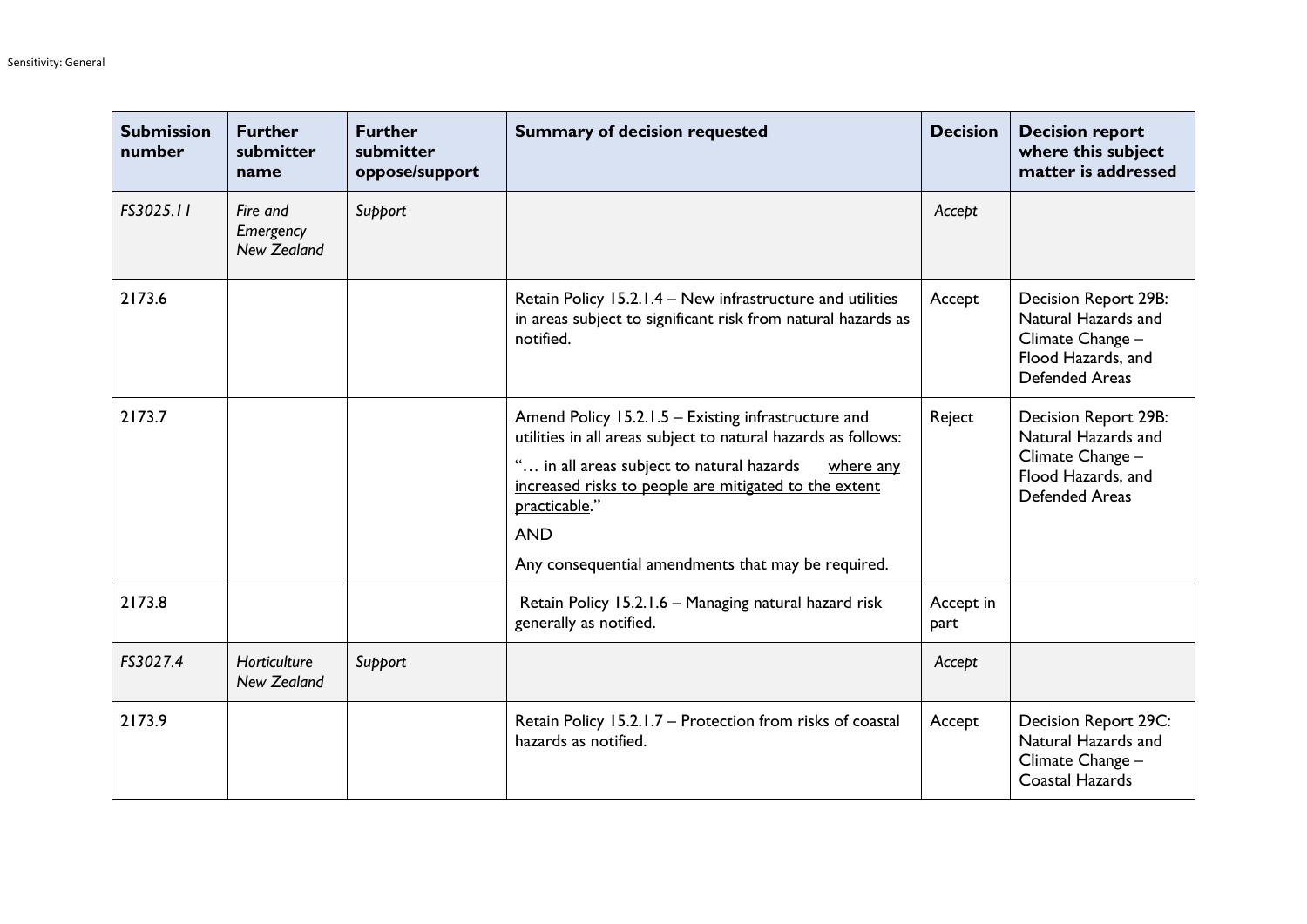| <b>Submission</b><br>number | <b>Further</b><br>submitter<br>name | <b>Further</b><br>submitter<br>oppose/support | <b>Summary of decision requested</b>                                                                                                                                                                                                                                                                                                                                                                                                                                                                                                                                | <b>Decision</b>   | <b>Decision report</b><br>where this subject<br>matter is addressed                                     |
|-----------------------------|-------------------------------------|-----------------------------------------------|---------------------------------------------------------------------------------------------------------------------------------------------------------------------------------------------------------------------------------------------------------------------------------------------------------------------------------------------------------------------------------------------------------------------------------------------------------------------------------------------------------------------------------------------------------------------|-------------------|---------------------------------------------------------------------------------------------------------|
| 2173.10                     |                                     |                                               | Retain Policy 15.2.1.8 - Limitation on hard protection<br>works for coastal hazard mitigation as notified.                                                                                                                                                                                                                                                                                                                                                                                                                                                          | Accept in<br>part | Decision Report 29C:<br>Natural Hazards and<br>Climate Change -<br>Coastal Hazards                      |
| 2173.11                     |                                     |                                               | Retain Policy 15.2.1.9 - Natural features and buffers<br>providing natural hazard protection as notified.                                                                                                                                                                                                                                                                                                                                                                                                                                                           | Accept in<br>part | Decision Report 29C:<br>Natural Hazards and<br>Climate Change -<br>Coastal Hazards                      |
| 2173.12                     |                                     |                                               | Amend Policy 15.2.1.10 - Areas defended by stopbanks<br>adjacent to the Waikato River as follows: "(a) Control<br>subdivision, use and development in areas identified as<br>Defended Areas adjacent to the Waikato River,<br>acceptable or tolerable levels commensurate to the risk<br>to human life and the structural integrity of flood<br>defences by::<br>(b) Specify minimum setbacks for buildings and<br>, excluding Ancillary Rural Earthworks,<br>earthworks<br>from stopbanks to:"<br><b>AND</b><br>Any consequential amendments that may be required. | Reject            | Decision Report 29B:<br>Natural Hazards and<br>Climate Change -<br>Flood Hazards, and<br>Defended Areas |
| FS3027.5                    | Horticulture<br><b>New Zealand</b>  | Support                                       |                                                                                                                                                                                                                                                                                                                                                                                                                                                                                                                                                                     | Reject            |                                                                                                         |
| FS3032.59                   | <b>Timberline</b><br>Contracting    | Support                                       |                                                                                                                                                                                                                                                                                                                                                                                                                                                                                                                                                                     | Reject            |                                                                                                         |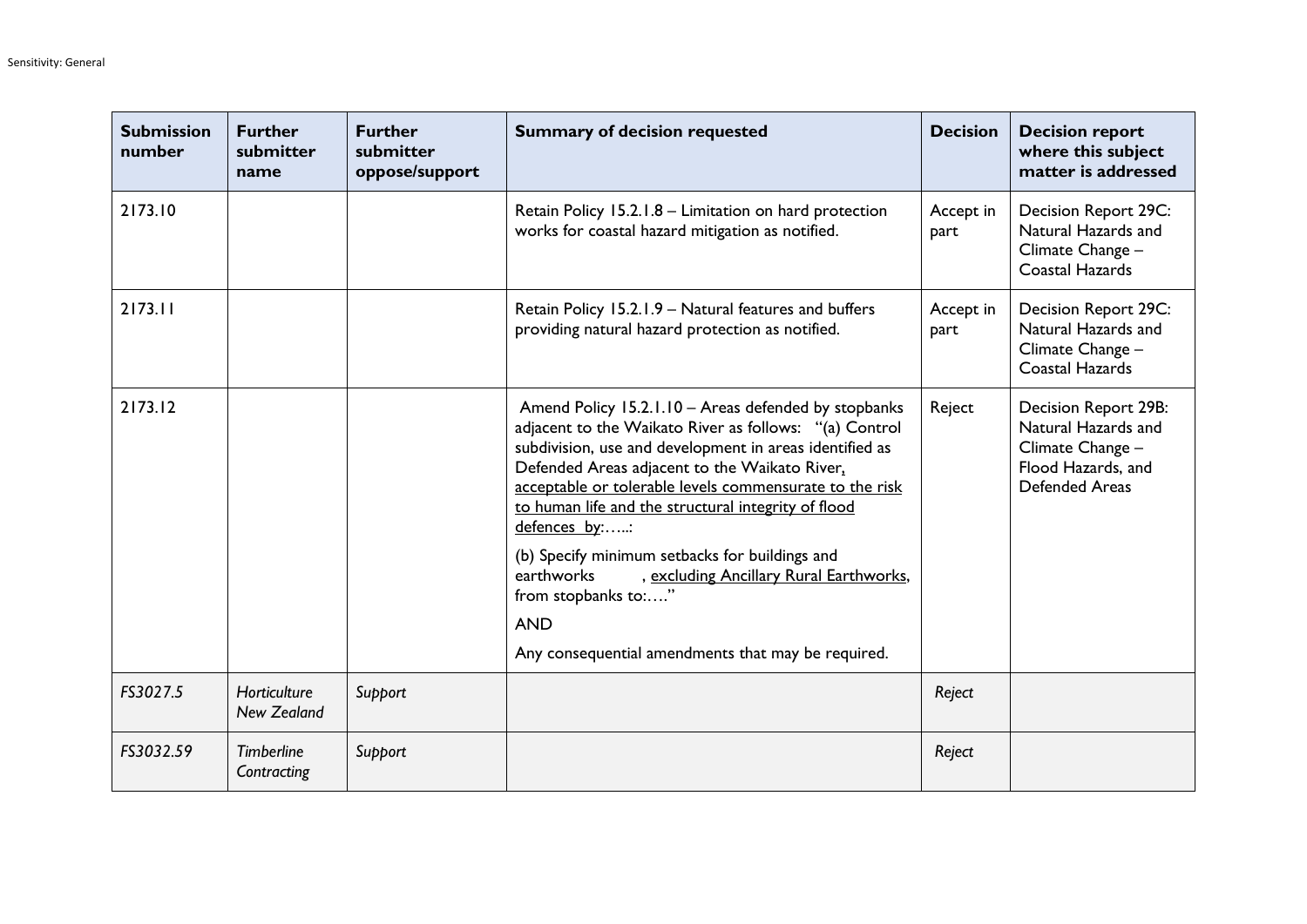| <b>Submission</b><br>number | <b>Further</b><br>submitter<br>name | <b>Further</b><br>submitter<br>oppose/support | <b>Summary of decision requested</b>                                                                                                                                                                                                                                                                                                                                                                                                                                                                                                                                                                                                                                                                                                                                                                                                                                                                                                                                                   | <b>Decision</b>   | <b>Decision report</b><br>where this subject<br>matter is addressed                                            |
|-----------------------------|-------------------------------------|-----------------------------------------------|----------------------------------------------------------------------------------------------------------------------------------------------------------------------------------------------------------------------------------------------------------------------------------------------------------------------------------------------------------------------------------------------------------------------------------------------------------------------------------------------------------------------------------------------------------------------------------------------------------------------------------------------------------------------------------------------------------------------------------------------------------------------------------------------------------------------------------------------------------------------------------------------------------------------------------------------------------------------------------------|-------------------|----------------------------------------------------------------------------------------------------------------|
| FS3034.93                   | Mercury NZ<br>Limited               | Support                                       |                                                                                                                                                                                                                                                                                                                                                                                                                                                                                                                                                                                                                                                                                                                                                                                                                                                                                                                                                                                        | Reject            |                                                                                                                |
| 2173.13                     |                                     |                                               | Retain Policy 15.2.1.11 - New development that creates<br>demand for new protection structures and works as<br>notified.                                                                                                                                                                                                                                                                                                                                                                                                                                                                                                                                                                                                                                                                                                                                                                                                                                                               | Accept in<br>part | Decision Report 29B:<br>Natural Hazards and<br>Climate Change -<br>Flood Hazards, and<br><b>Defended Areas</b> |
| 2173.14                     |                                     |                                               | Amend Policy 15.2.1.12 - Reduce potential for flood<br>damage to buildings located on the Waikato and Waipa<br>River floodplains and flood ponding areas as follows:<br>"(a) Reduce the potential for flood damage to<br>habitable buildings located on the Waikato and Waipa<br>River floodplains and flood ponding areas by ensuring<br>that the minimum floor level of habitable building<br>development is above the design flood levels / ponding<br>levels in a 1% AEP flood event, plus an allowance for<br>freeboard, unless: (i) the building development is of a<br>type that is not likely to suffer material damage increase<br>risk to human life during a flood; or (ii) the building is<br>a small-scale addition to an existing building any<br>addition to an existing habitable building is of a small<br>scale; or (iii) The risk from flooding is otherwise<br>avoided, remedied or mitigated"<br><b>AND</b><br>Any consequential amendments that may be required. | Reject            | Decision Report 29B:<br>Natural Hazards and<br>Climate Change -<br>Flood Hazards, and<br><b>Defended Areas</b> |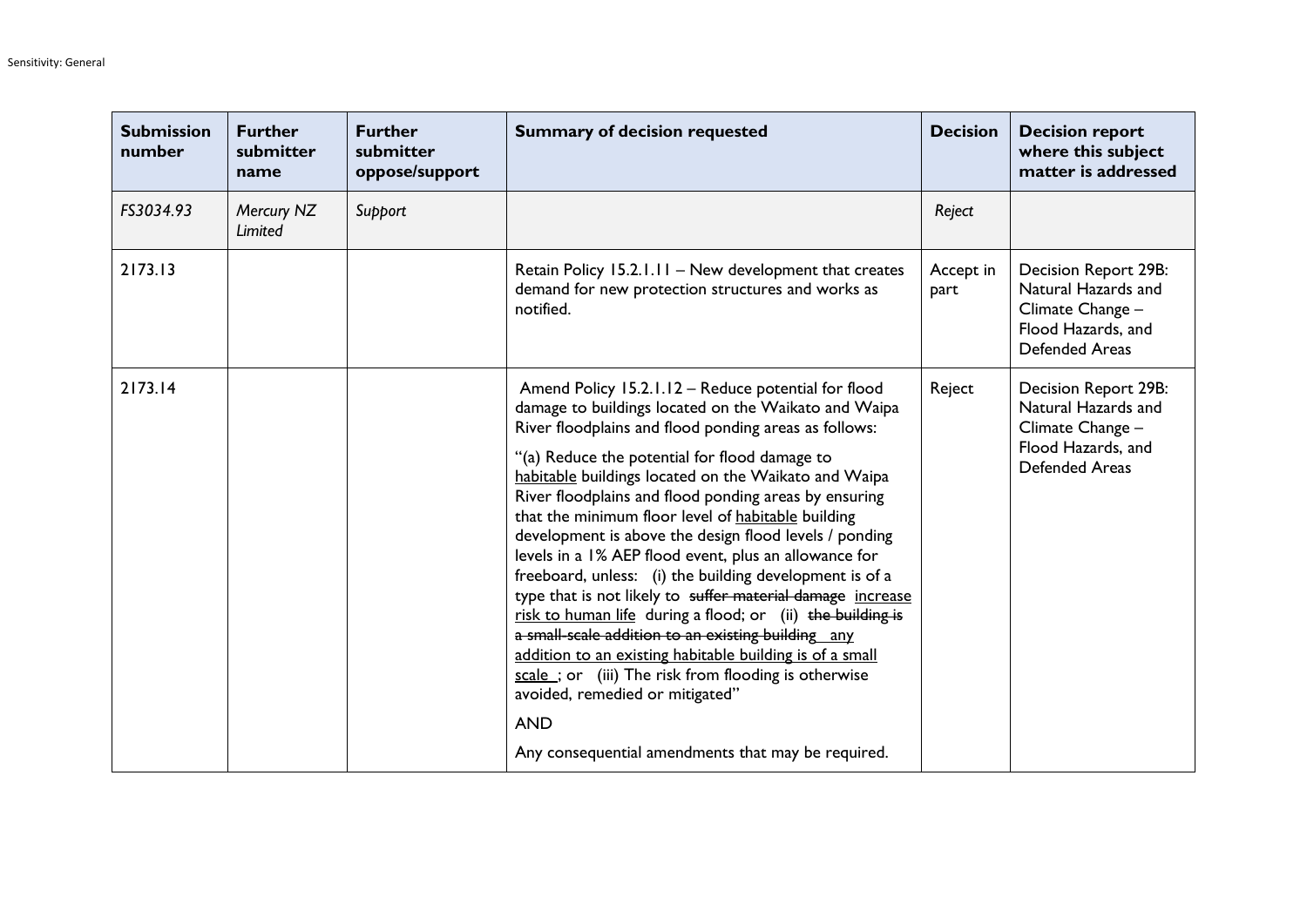| <b>Submission</b><br>number | <b>Further</b><br>submitter<br>name | <b>Further</b><br>submitter<br>oppose/support | <b>Summary of decision requested</b>                                                                                                                                     | <b>Decision</b>   | <b>Decision report</b><br>where this subject<br>matter is addressed                                                   |
|-----------------------------|-------------------------------------|-----------------------------------------------|--------------------------------------------------------------------------------------------------------------------------------------------------------------------------|-------------------|-----------------------------------------------------------------------------------------------------------------------|
| FS3027.6                    | Horticulture<br><b>New Zealand</b>  | Support                                       |                                                                                                                                                                          | Reject            |                                                                                                                       |
| FS3034.94                   | Mercury NZ<br>Limited               | Support                                       |                                                                                                                                                                          | Reject            |                                                                                                                       |
| 2173.15                     |                                     |                                               | Retain Policy 15.2.1.13 - Control filling of land within<br>the 1% AEP floodplain and flood ponding areas as<br>notified.                                                | Accept            | <b>Decision Report 29B:</b><br>Natural Hazards and<br>Climate Change -<br>Flood Hazards, and<br><b>Defended Areas</b> |
| FS3027.7                    | Horticulture<br><b>New Zealand</b>  | Support                                       |                                                                                                                                                                          | Accept            |                                                                                                                       |
| FS3034.95                   | Mercury NZ<br>Limited               | Support                                       |                                                                                                                                                                          | Accept            |                                                                                                                       |
| 2173.16                     |                                     |                                               | Delete Policy 15.2.1.14 - Hazardous substances located<br>within floodplain and flood ponding areas,<br><b>AND</b><br>Any consequential amendments that may be required. | Accept            | <b>Decision Report 29B:</b><br>Natural Hazards and<br>Climate Change -<br>Flood Hazards, and<br><b>Defended Areas</b> |
| FS3027.8                    | Horticulture<br>New Zealand         | Support                                       |                                                                                                                                                                          | Accept            |                                                                                                                       |
| 2173.17                     |                                     |                                               | Retain Policy 15.2.1.15 - Flood ponding areas and<br>overland flow paths as notified.                                                                                    | Accept in<br>part | Decision Report 29B:<br>Natural Hazards and<br>Climate Change -                                                       |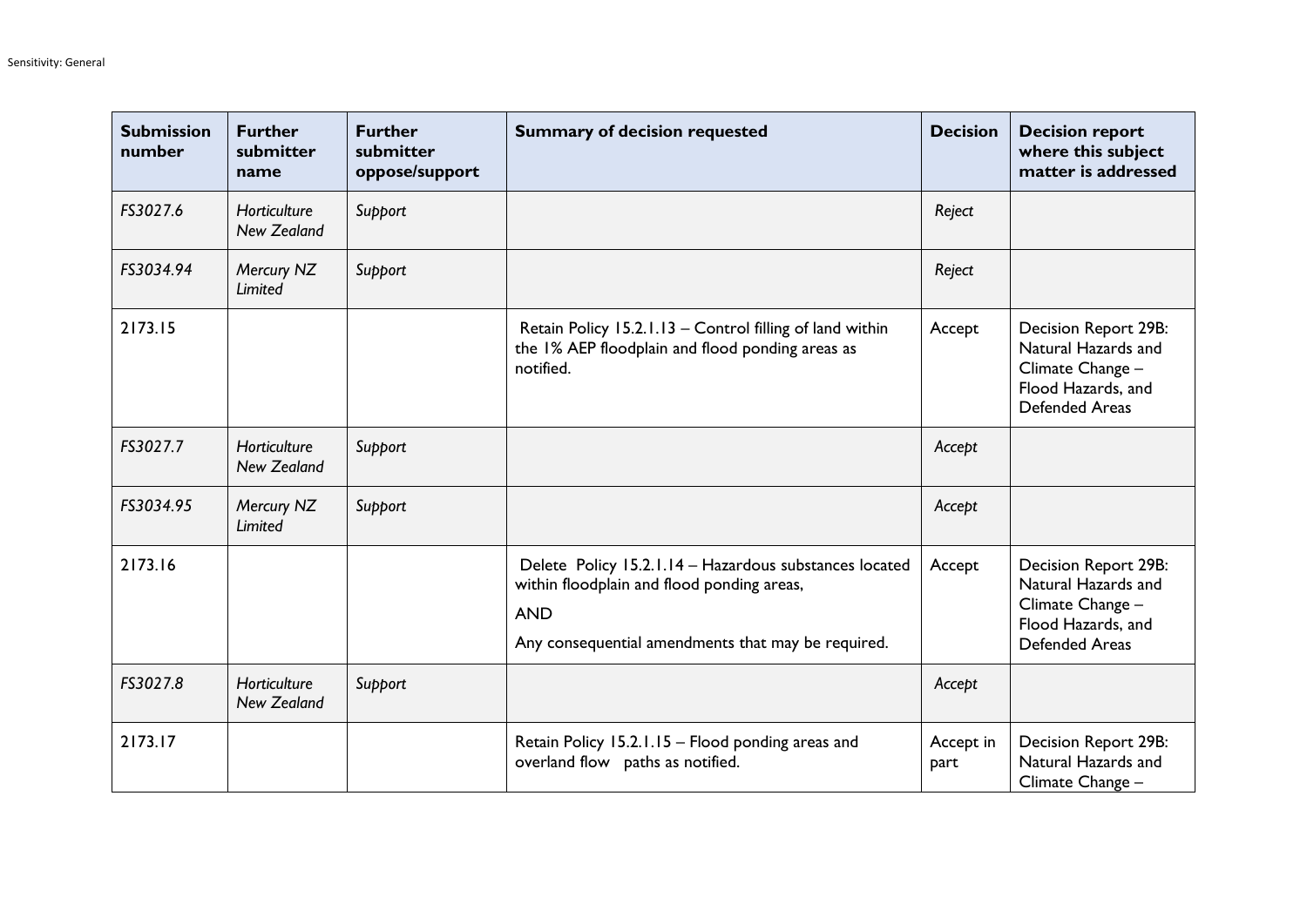| <b>Submission</b><br>number | <b>Further</b><br>submitter<br>name         | <b>Further</b><br>submitter<br>oppose/support | <b>Summary of decision requested</b>                                                               | <b>Decision</b>   | <b>Decision report</b><br>where this subject<br>matter is addressed                                               |
|-----------------------------|---------------------------------------------|-----------------------------------------------|----------------------------------------------------------------------------------------------------|-------------------|-------------------------------------------------------------------------------------------------------------------|
|                             |                                             |                                               |                                                                                                    |                   | Flood Hazards, and<br><b>Defended Areas</b>                                                                       |
| 2173.18                     |                                             |                                               | Retain Policy 15.2.1.16 - Development in the Coastal<br>Sensitivity Areas as notified.             | Accept            | Decision Report 29C:<br>Natural Hazards and<br>Climate Change -<br>Coastal Hazards                                |
| 2173.19                     |                                             |                                               | Retain Policy 15.2.1.17 - Setbacks from the coast as<br>notified.                                  | Accept            | Decision Report 29C:<br>Natural Hazards and<br>Climate Change -<br>Coastal Hazards                                |
| 2173.20                     |                                             |                                               | Retain Policy 15.2.1.18 - Residential development<br>potentially subject to fire risk as notified. | Accept in<br>part | Decision Report 29E:<br>Natural Hazards and<br>Climate Change - Fire,<br>Climate Change and<br><b>Definitions</b> |
| FS3027.9                    | Horticulture<br><b>New Zealand</b>          | Support                                       |                                                                                                    | Accept            |                                                                                                                   |
| FS3021.25                   | Counties<br>Power                           | Support                                       |                                                                                                    | Accept            |                                                                                                                   |
| FS3025.12                   | Fire and<br>Emergency<br><b>New Zealand</b> | Support                                       |                                                                                                    | Accept            |                                                                                                                   |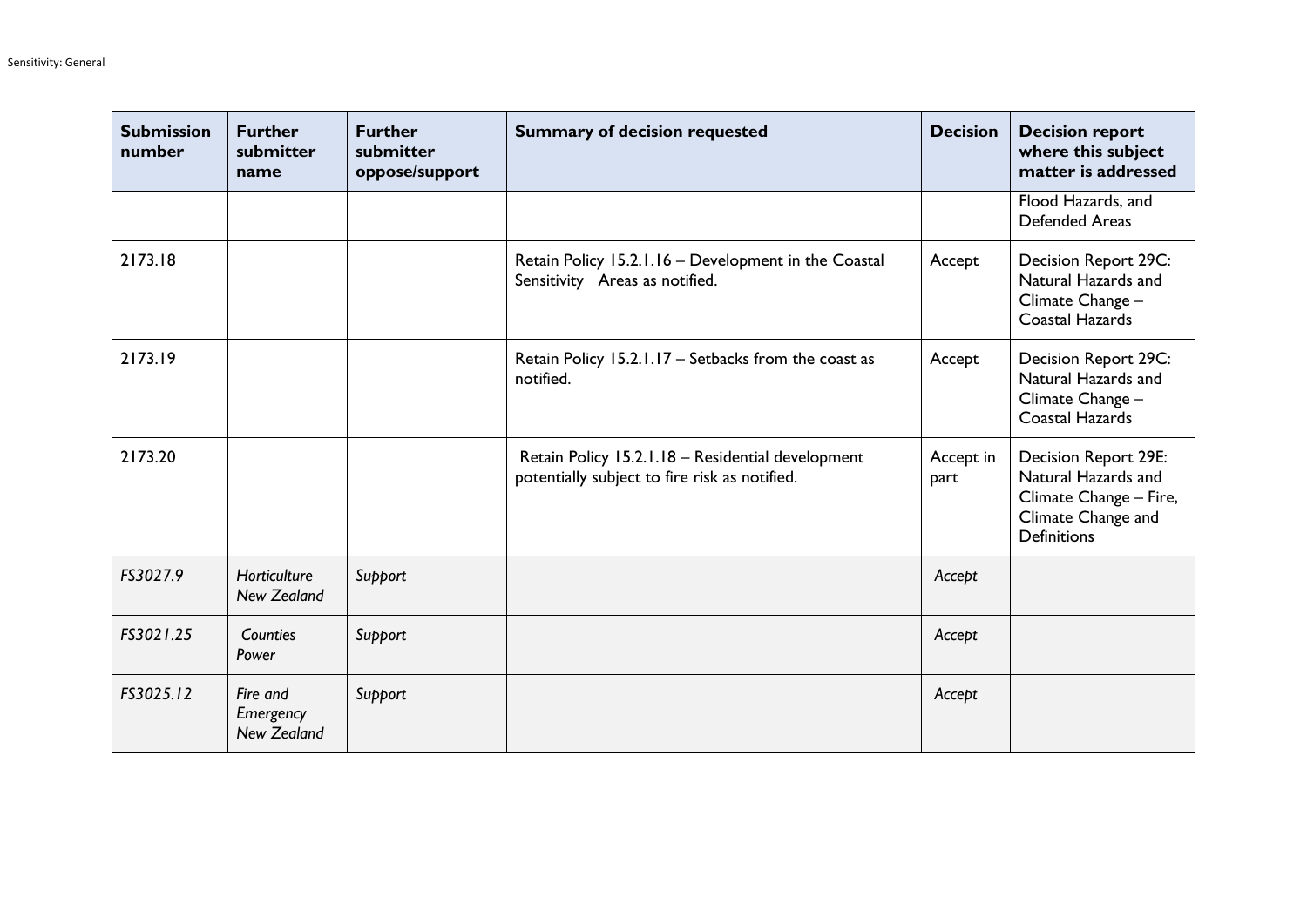| <b>Submission</b><br>number | <b>Further</b><br>submitter<br>name | <b>Further</b><br>submitter<br>oppose/support | <b>Summary of decision requested</b>                                                                                                                                                                                                                                                 | <b>Decision</b> | <b>Decision report</b><br>where this subject<br>matter is addressed                                                        |
|-----------------------------|-------------------------------------|-----------------------------------------------|--------------------------------------------------------------------------------------------------------------------------------------------------------------------------------------------------------------------------------------------------------------------------------------|-----------------|----------------------------------------------------------------------------------------------------------------------------|
| 2173.21                     |                                     |                                               | Amend Policy 15.2.1.19 - Development on land subject<br>to instability or subsidence as follows: "does not<br>increase the risk to people, property or infrastructure<br>beyond acceptable or tolerable levels."<br><b>AND</b><br>Any consequential amendments that may be required. | Reject          | Decision Report 29D:<br>Natural Hazards and<br>Climate Change -<br>Subsidence,<br>Liquefaction and Other<br><b>Hazards</b> |
| FS3027.10                   | Horticulture<br>New Zealand         | Support                                       |                                                                                                                                                                                                                                                                                      | Reject          |                                                                                                                            |
| 2173.22                     |                                     |                                               | Retain Policy 15.2.1.20 - Development of land in the<br>Mine Subsidence Risk Area as notified.                                                                                                                                                                                       | Accept          | Decision Report 29D:<br>Natural Hazards and<br>Climate Change -<br>Subsidence,<br>Liquefaction and Other<br><b>Hazards</b> |
| FS3020.12                   | Shand<br>Properties<br>Limited      | Support                                       |                                                                                                                                                                                                                                                                                      | Accept          |                                                                                                                            |
| FS3032.24                   | <b>Timberline</b><br>Contracting    | Oppose                                        |                                                                                                                                                                                                                                                                                      | Reject          |                                                                                                                            |
| 2173.23                     |                                     |                                               | Retain Policy 15.2.1.21 - Stormwater management in an<br>area subject to risk of land instability or subsidence as<br>notified.                                                                                                                                                      | Accept          | Decision Report 29D:<br>Natural Hazards and<br>Climate Change -<br>Subsidence.                                             |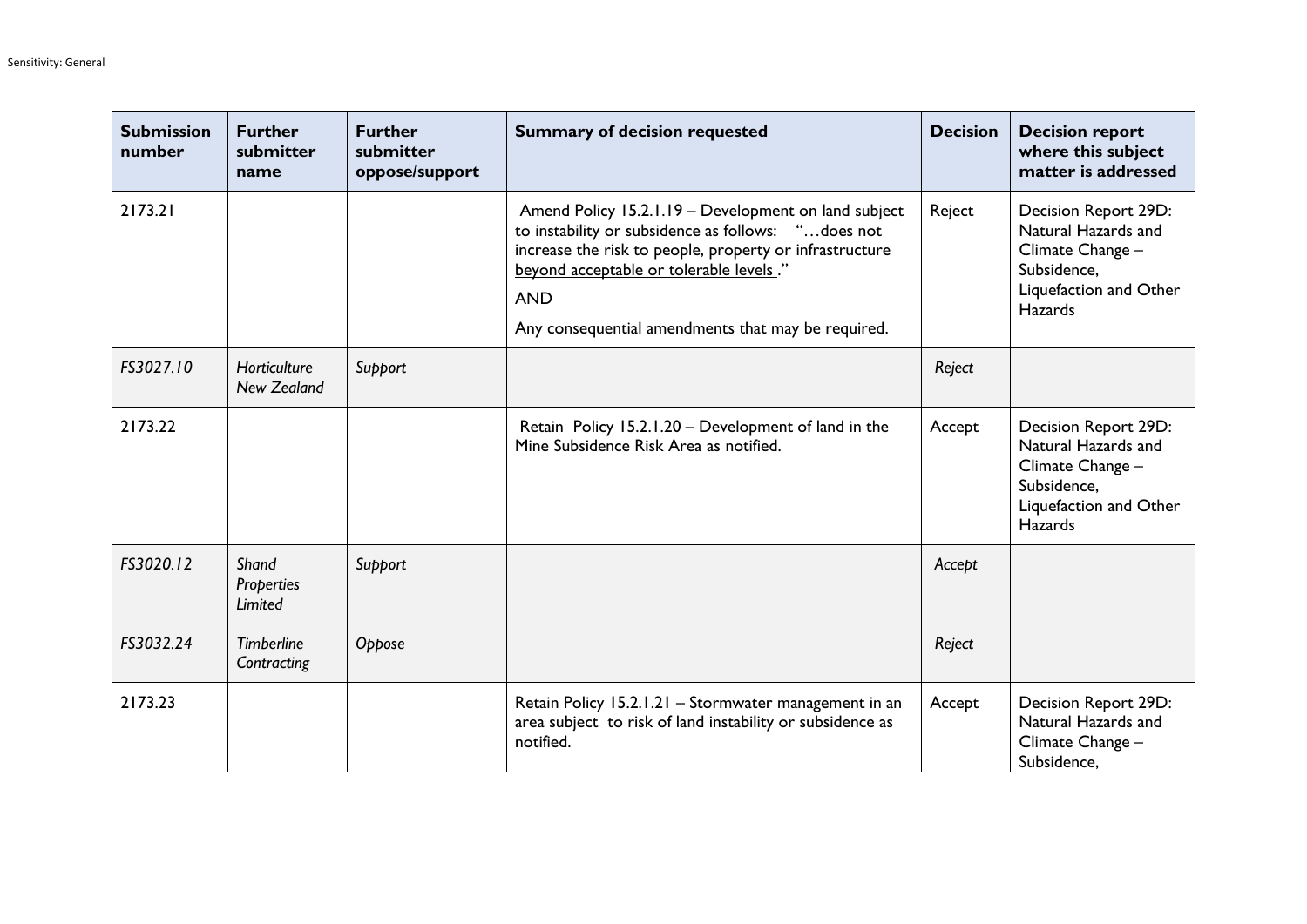| <b>Submission</b><br>number | <b>Further</b><br>submitter<br>name | <b>Further</b><br>submitter<br>oppose/support | <b>Summary of decision requested</b>                                                                                                                                                                                                                                                                                                                                                                                                                        | <b>Decision</b>   | <b>Decision report</b><br>where this subject<br>matter is addressed                                                        |
|-----------------------------|-------------------------------------|-----------------------------------------------|-------------------------------------------------------------------------------------------------------------------------------------------------------------------------------------------------------------------------------------------------------------------------------------------------------------------------------------------------------------------------------------------------------------------------------------------------------------|-------------------|----------------------------------------------------------------------------------------------------------------------------|
|                             |                                     |                                               |                                                                                                                                                                                                                                                                                                                                                                                                                                                             |                   | Liquefaction and Other<br><b>Hazards</b>                                                                                   |
| 2173.24                     |                                     |                                               | Retain Policy 15.2.1.22 - Liquefaction-prone land risk<br>assessment as notified.                                                                                                                                                                                                                                                                                                                                                                           | Accept in<br>part | Decision Report 29D:<br>Natural Hazards and<br>Climate Change -<br>Subsidence,<br>Liquefaction and Other<br><b>Hazards</b> |
| 2173.25                     |                                     |                                               | Retain Policy 15.2.1.23 - Control activities on land<br>susceptible to damage from liquefaction as notified.                                                                                                                                                                                                                                                                                                                                                | Accept            | Decision Report 29D:<br>Natural Hazards and<br>Climate Change -<br>Subsidence,<br>Liquefaction and Other<br><b>Hazards</b> |
| 2173.26                     |                                     |                                               | Retain Objective 15.2.2 - Awareness of natural hazard<br>risks as notified.                                                                                                                                                                                                                                                                                                                                                                                 | Accept in<br>part | Decision Report 29A:<br>Natural Hazards and<br>Climate Change -<br>Objectives, Policies, and<br><b>General Submissions</b> |
| 2173.27                     |                                     |                                               | Amend Policy 15.2.2.1 Natural hazard risk information<br>as follows: "(a) Enable people to be informed and have<br>access to information on the natural hazards affecting<br>their properties and surrounding area, including through:<br>(iii) education, provision of information and<br>community engagement; and provide information<br>directly to owners subject to the natural hazard overlays<br>referred to in this district plan and shown on the | Reject            | Decision Report 29A:<br>Natural Hazards and<br>Climate Change -<br>Objectives, Policies, and<br><b>General Submissions</b> |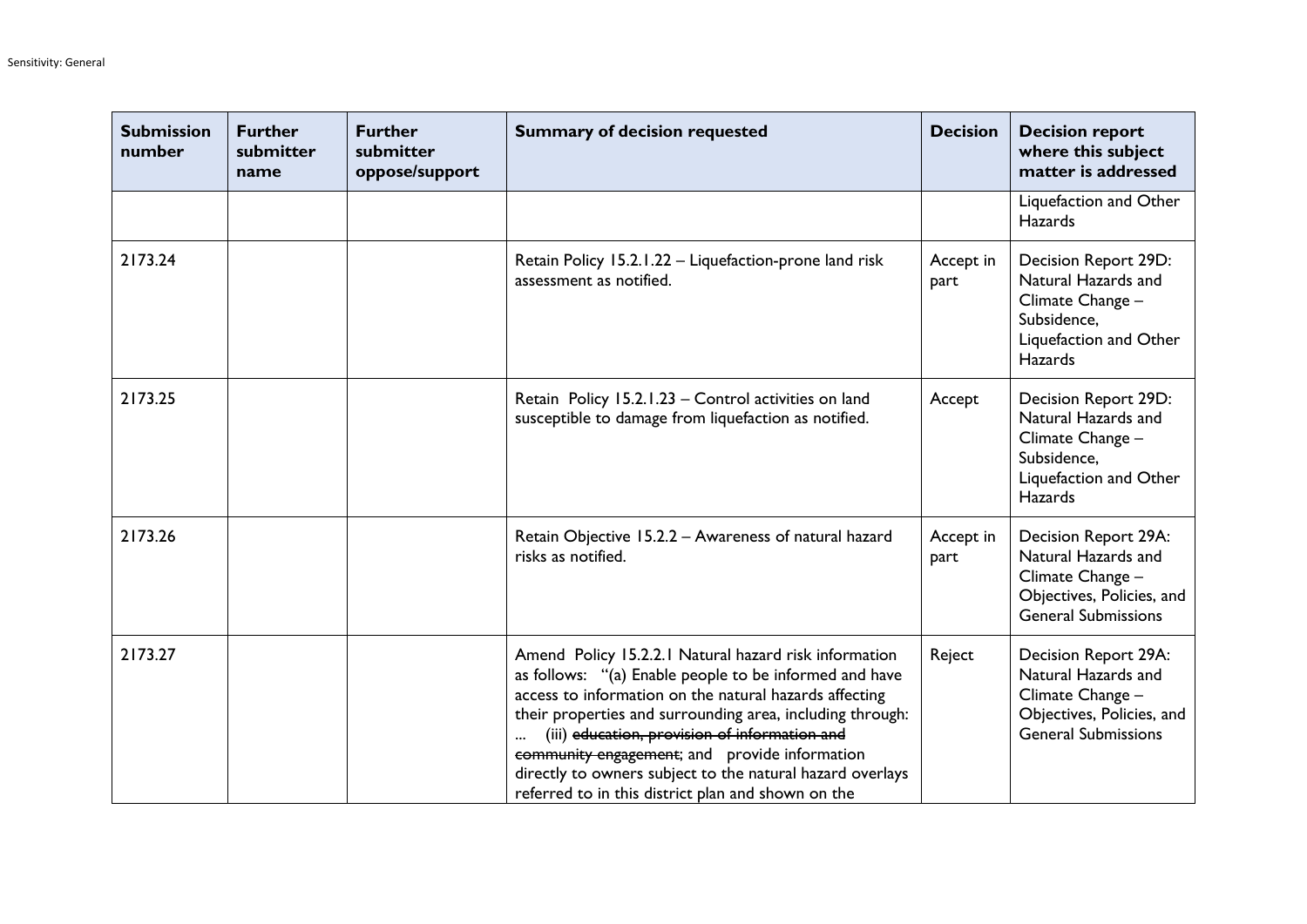| <b>Submission</b><br>number | <b>Further</b><br>submitter<br>name | <b>Further</b><br>submitter<br>oppose/support | <b>Summary of decision requested</b>                                                                                                                                                                                                                                                                                                        | <b>Decision</b> | <b>Decision report</b><br>where this subject<br>matter is addressed                                                        |
|-----------------------------|-------------------------------------|-----------------------------------------------|---------------------------------------------------------------------------------------------------------------------------------------------------------------------------------------------------------------------------------------------------------------------------------------------------------------------------------------------|-----------------|----------------------------------------------------------------------------------------------------------------------------|
|                             |                                     |                                               | (iv) Ensure landowners<br>accompanying planning maps;<br>are made aware of the impact the natural hazard<br>overlays will have on existing and proposed activities;<br>(iv) alignment with the work of other agencies including<br>iwi and the Waikato Regional Council<br><b>AND</b><br>Any consequential amendments that may be required. |                 |                                                                                                                            |
| FS3034.96                   | Mercury NZ<br>Limited               | Support                                       |                                                                                                                                                                                                                                                                                                                                             | Accept          |                                                                                                                            |
| 2173.28                     |                                     |                                               | Retain Policy 15.2.2.2 - Awareness of Community<br>Response Plans as notified.                                                                                                                                                                                                                                                              | Accept          | Decision Report 29A:<br>Natural Hazards and<br>Climate Change -<br>Objectives, Policies, and<br><b>General Submissions</b> |
| 2173.29                     |                                     |                                               | Delete Objective 15.2.3(b) - Climate Change AND<br>Any consequential amendments that may be required.                                                                                                                                                                                                                                       | Reject          | Decision Report 29E:<br>Natural Hazards and<br>Climate Change - Fire,<br>Climate Change and<br><b>Definitions</b>          |
| FS3034.97                   | Mercury NZ<br>Limited               | Oppose                                        |                                                                                                                                                                                                                                                                                                                                             | Accept          |                                                                                                                            |
| FS3031.140                  | Waikato<br>Regional<br>Council      | Oppose                                        |                                                                                                                                                                                                                                                                                                                                             | Accept          |                                                                                                                            |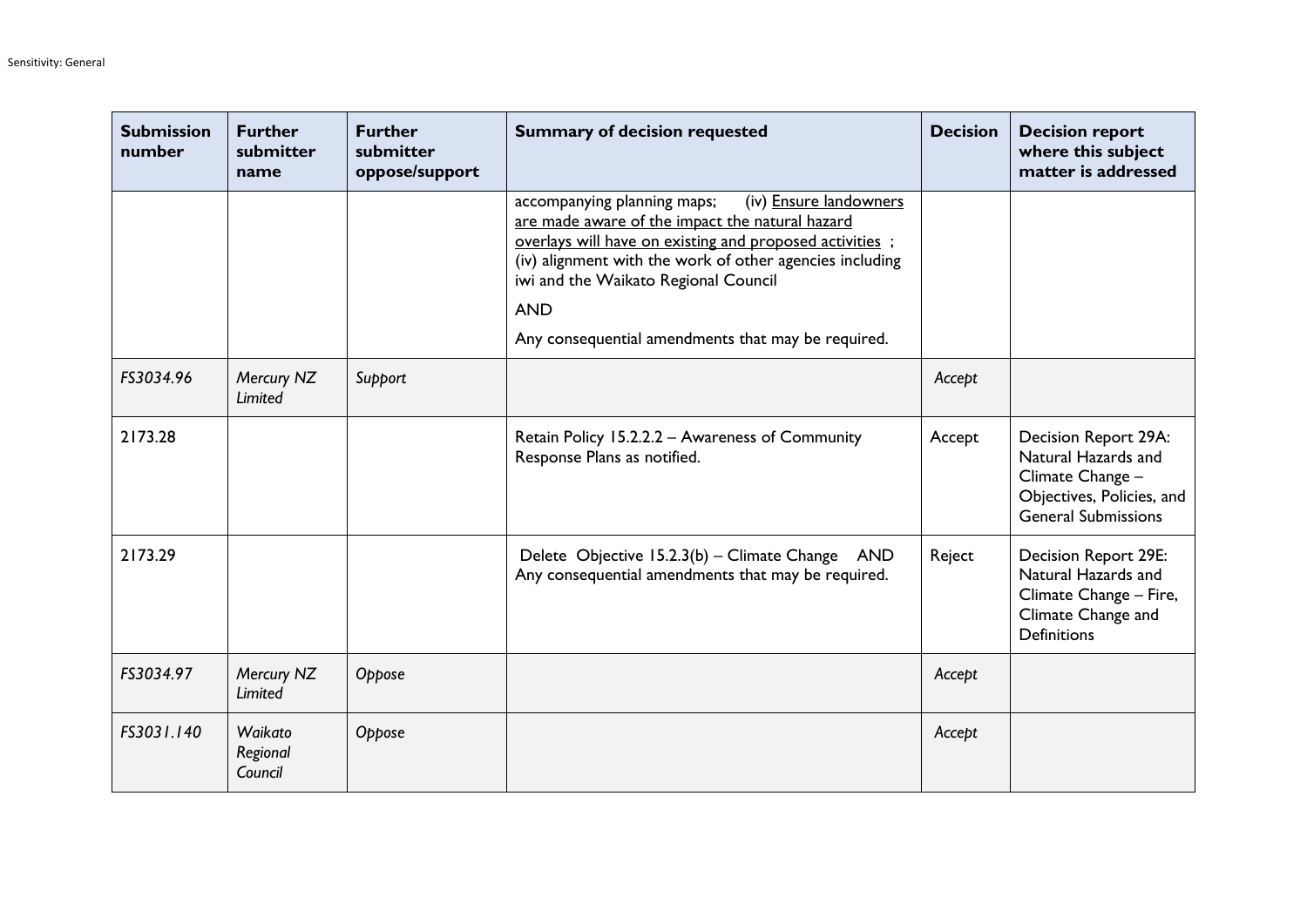| <b>Submission</b><br>number | <b>Further</b><br>submitter<br>name | <b>Further</b><br>submitter<br>oppose/support | <b>Summary of decision requested</b>                                                                                                                                                                                                                                                                                                                                                                                                                                                                    | <b>Decision</b>   | <b>Decision report</b><br>where this subject<br>matter is addressed                                                      |
|-----------------------------|-------------------------------------|-----------------------------------------------|---------------------------------------------------------------------------------------------------------------------------------------------------------------------------------------------------------------------------------------------------------------------------------------------------------------------------------------------------------------------------------------------------------------------------------------------------------------------------------------------------------|-------------------|--------------------------------------------------------------------------------------------------------------------------|
| 2173.30                     |                                     |                                               | Retain Policy 15.2.3.1 - Effects of climate change on new<br>subdivision and development as notified.                                                                                                                                                                                                                                                                                                                                                                                                   | Accept in<br>part | Decision Report 29B:<br>Natural Hazards and<br>Climate Change -<br>Flood Hazards, and<br><b>Defended Areas</b>           |
| 2173.31                     |                                     |                                               | Retain Policy 15.2.3.2 - Future land use planning and<br>climate change as notified.                                                                                                                                                                                                                                                                                                                                                                                                                    | Accept            | Decision Report 29E:<br>Natural Hazards and<br>Climate Change - Fire,<br>Climate Change and<br><b>Definitions</b>        |
| 2173.32                     |                                     |                                               | Retain Policy 15.2.3.3 - Precautionary approach for<br>dealing with uncertainty as notified.                                                                                                                                                                                                                                                                                                                                                                                                            | Accept            | <b>Decision Report 29E:</b><br>Natural Hazards and<br>Climate Change - Fire,<br>Climate Change and<br><b>Definitions</b> |
| FS3034.98                   | Mercury NZ<br>Limited               | Support                                       |                                                                                                                                                                                                                                                                                                                                                                                                                                                                                                         | Accept            |                                                                                                                          |
| 2173.33                     |                                     |                                               | Amend Policy 15.2.3.4 - Provide sufficient setbacks for<br>new development as follows: "(a) Protect people,<br>property and the environment from the projected<br>adverse effects of climate change, including sea level rise,<br>are managed by providing sufficient setbacks from water<br>bodies and the coast when assessing new<br>built<br>development. (b) Ensure that, in establishing<br>development setbacks, adequate consideration is given<br>to: (i) the protection effects on of natural | Reject            | Decision Report 29E:<br>Natural Hazards and<br>Climate Change - Fire,<br>Climate Change and<br><b>Definitions</b>        |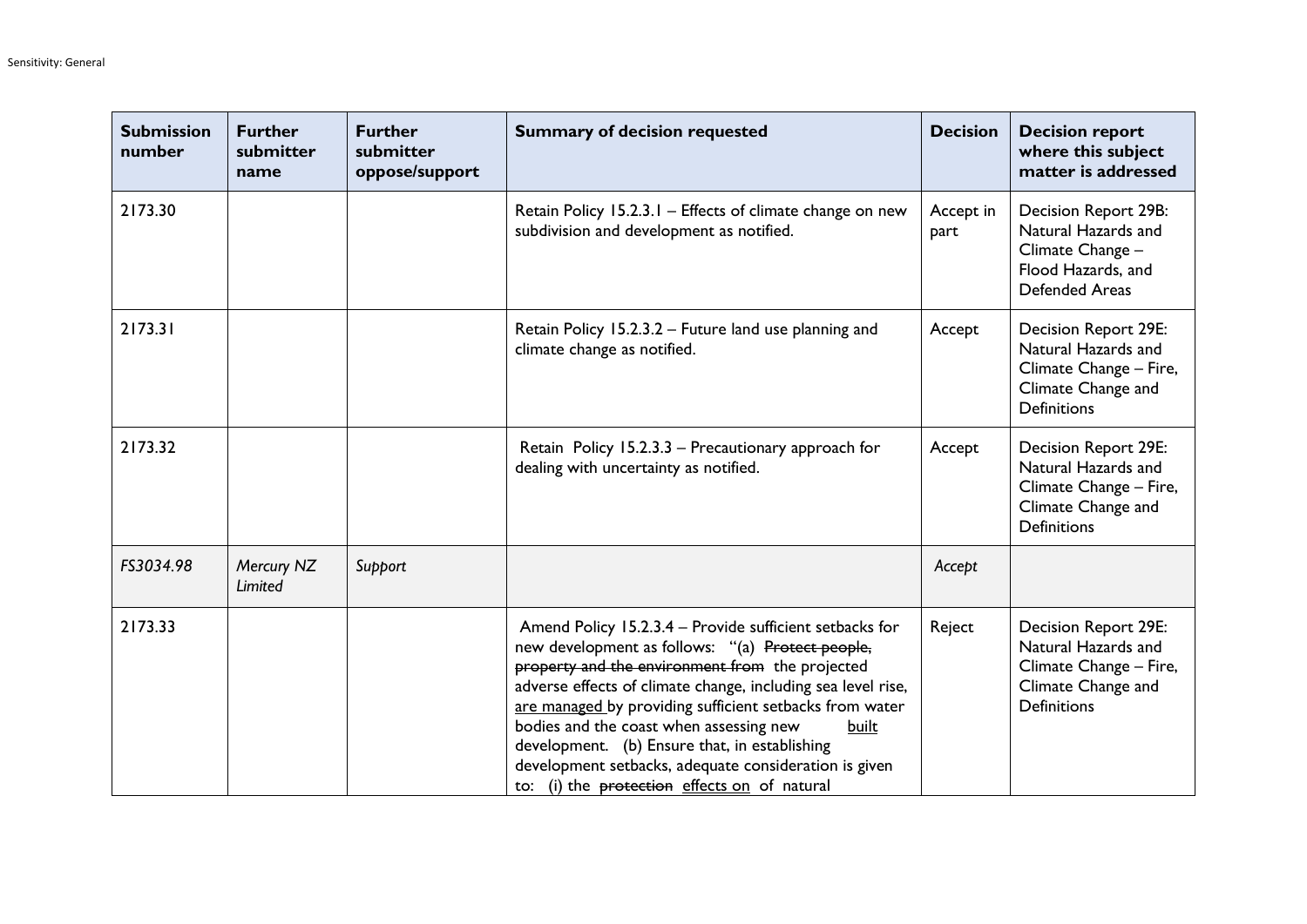| <b>Submission</b><br>number | <b>Further</b><br>submitter<br>name | <b>Further</b><br>submitter<br>oppose/support | <b>Summary of decision requested</b>                                                                                                                                                                                                                      | <b>Decision</b>   | <b>Decision report</b><br>where this subject<br>matter is addressed                                                      |
|-----------------------------|-------------------------------------|-----------------------------------------------|-----------------------------------------------------------------------------------------------------------------------------------------------------------------------------------------------------------------------------------------------------------|-------------------|--------------------------------------------------------------------------------------------------------------------------|
|                             |                                     |                                               | ecosystems, including opportunities for the inland<br>migration of coastal habitats;"<br><b>AND</b><br>Any consequential amendments that may be required.                                                                                                 |                   |                                                                                                                          |
| FS3034.99                   | Mercury NZ<br>Limited               | Oppose                                        |                                                                                                                                                                                                                                                           | Accept            |                                                                                                                          |
| 2173.34                     |                                     |                                               | Retain Policy 15.2.3.5 - Assess the impact of climate<br>change on the level of natural hazard risks as notified.                                                                                                                                         | Accept in<br>part | <b>Decision Report 29E:</b><br>Natural Hazards and<br>Climate Change - Fire,<br>Climate Change and<br><b>Definitions</b> |
| 2173.35                     |                                     |                                               | Amend Rule 15.4.1 P1 as follows: "Construction of a<br>new habitable building or an addition to an existing<br>habitable building, unless specified in P2 - P5 in Rule<br>$15.4.1.$ "<br><b>AND</b><br>Any consequential amendments that may be required. | Reject            | Decision Report 29B:<br>Natural Hazards and<br>Climate Change -<br>Flood Hazards, and<br><b>Defended Areas</b>           |
| FS3027.11                   | Horticulture<br>New Zealand         | Support                                       |                                                                                                                                                                                                                                                           | Reject            |                                                                                                                          |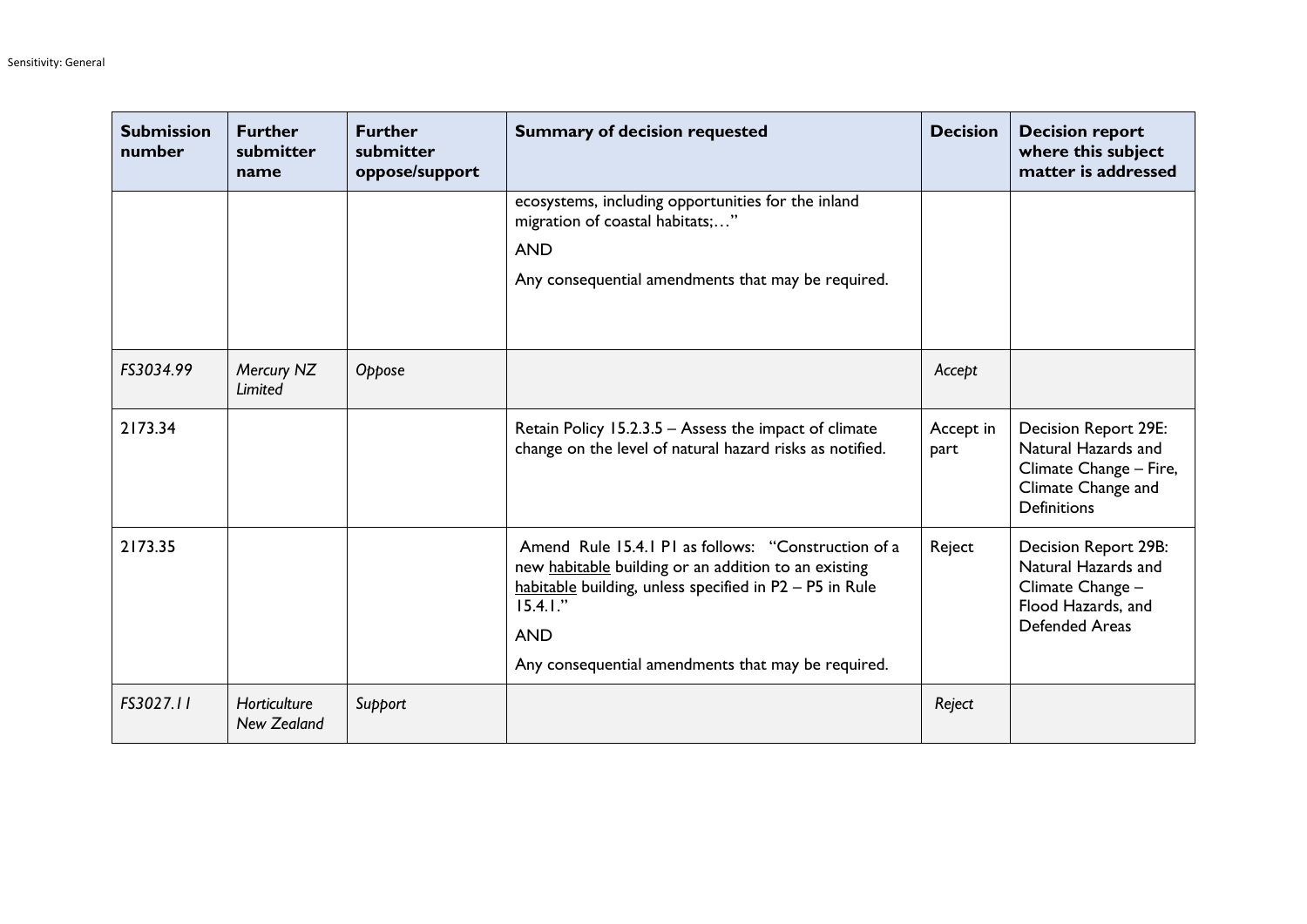| <b>Submission</b><br>number | <b>Further</b><br>submitter<br>name        | <b>Further</b><br>submitter<br>oppose/support | <b>Summary of decision requested</b>                                                                                                                                                                                                     | <b>Decision</b> | <b>Decision report</b><br>where this subject<br>matter is addressed                                            |
|-----------------------------|--------------------------------------------|-----------------------------------------------|------------------------------------------------------------------------------------------------------------------------------------------------------------------------------------------------------------------------------------------|-----------------|----------------------------------------------------------------------------------------------------------------|
| FS3030.44                   | Federated<br><b>Farmers New</b><br>Zealand | Oppose                                        |                                                                                                                                                                                                                                          | Accept          |                                                                                                                |
| FS3031.141                  | Waikato<br>Regional<br>Council             | Oppose                                        |                                                                                                                                                                                                                                          | Accept          |                                                                                                                |
| FS3034.100                  | Mercury NZ<br>Limited                      | Oppose                                        |                                                                                                                                                                                                                                          | Accept          |                                                                                                                |
| 2173.36                     |                                            |                                               | Amend Rule 15.4.1 P2 as follows: "Additions to an<br>existing habitable building that does not increase the<br>ground floor area of the building by more than 15m2."<br><b>AND</b><br>Any consequential amendments that may be required. | Reject          | Decision Report 29B:<br>Natural Hazards and<br>Climate Change -<br>Flood Hazards, and<br><b>Defended Areas</b> |
| FS3027.12                   | Horticulture<br><b>New Zealand</b>         | Support                                       |                                                                                                                                                                                                                                          | Reject          |                                                                                                                |
| FS3030.45                   | Federated<br><b>Farmers New</b><br>Zealand | Oppose                                        |                                                                                                                                                                                                                                          | Accept          |                                                                                                                |
| 2173.37                     |                                            |                                               | Retain Rule 15.4.1 P3 as notified.                                                                                                                                                                                                       | Accept          | Decision Report 29B:<br>Natural Hazards and<br>Climate Change -<br>Flood Hazards, and<br><b>Defended Areas</b> |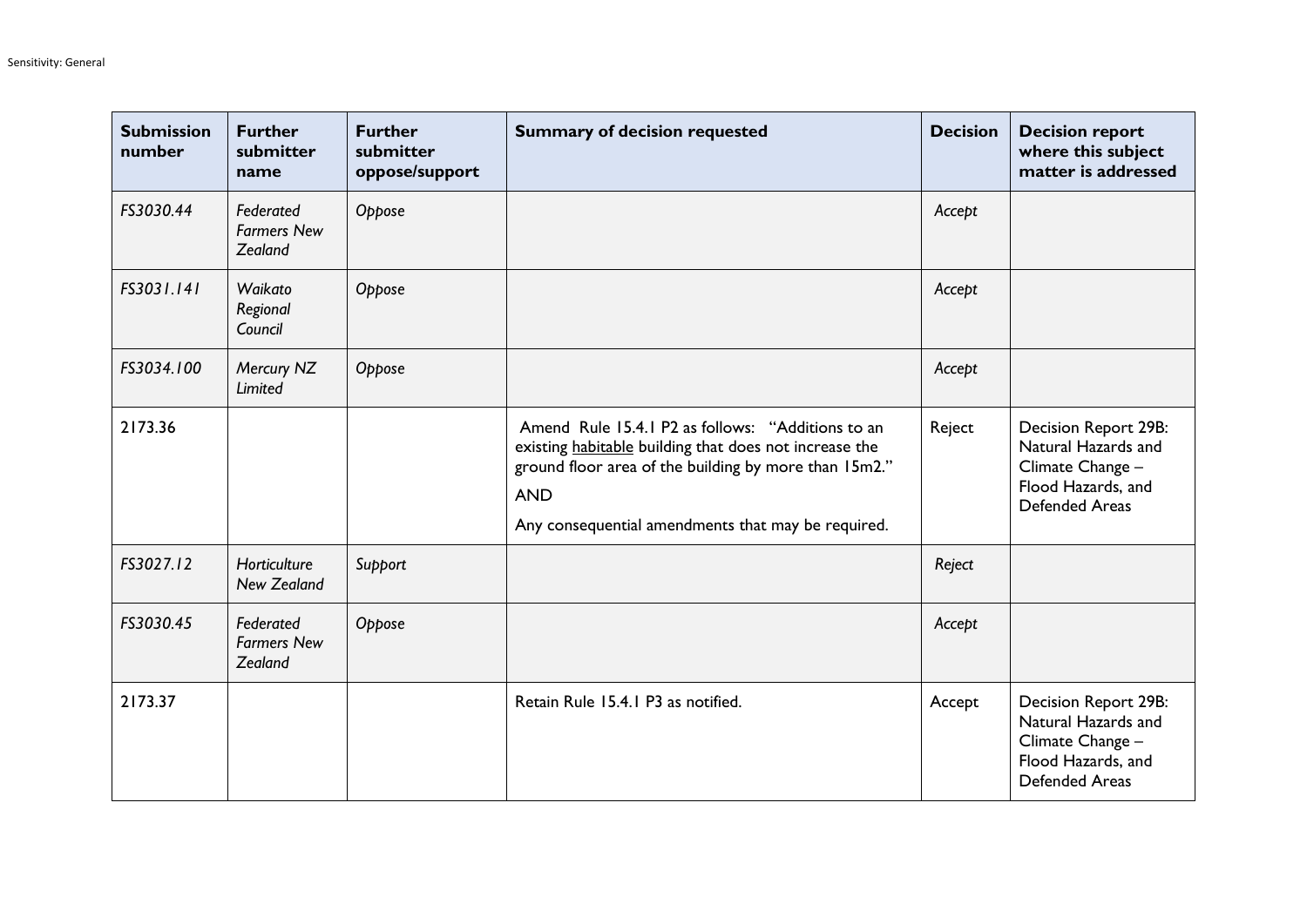| <b>Submission</b><br>number | <b>Further</b><br>submitter<br>name | <b>Further</b><br>submitter<br>oppose/support | <b>Summary of decision requested</b>                                                                                                                                                                                                                                                                                                                                                    | <b>Decision</b> | <b>Decision report</b><br>where this subject<br>matter is addressed                                            |
|-----------------------------|-------------------------------------|-----------------------------------------------|-----------------------------------------------------------------------------------------------------------------------------------------------------------------------------------------------------------------------------------------------------------------------------------------------------------------------------------------------------------------------------------------|-----------------|----------------------------------------------------------------------------------------------------------------|
| 2173.38                     |                                     |                                               | Amend Rule 15.4.1 P4 as follows: "I. Construction of<br>an accessory building without a floor; 2. Construction<br>of a farm building without a floor."<br><b>AND</b><br>Any consequential amendments that may be required.                                                                                                                                                              | Reject          | Decision Report 29B:<br>Natural Hazards and<br>Climate Change -<br>Flood Hazards, and<br><b>Defended Areas</b> |
| FS3027.13                   | Horticulture<br><b>New Zealand</b>  | Support                                       | The approach of a PA rule for ancillary rural earthworks<br>aligns with HortNZ's submission.                                                                                                                                                                                                                                                                                            | Reject          |                                                                                                                |
| FS3031.142                  | Waikato<br>Regional<br>Council      | Oppose                                        |                                                                                                                                                                                                                                                                                                                                                                                         | Accept          |                                                                                                                |
| 2173.39                     |                                     |                                               | Retain Rule 15.4.1 P5 as notified.                                                                                                                                                                                                                                                                                                                                                      | Accept          | Decision Report 29B:<br>Natural Hazards and<br>Climate Change -<br>Flood Hazards, and<br><b>Defended Areas</b> |
| 2173.40                     |                                     |                                               | Amend Rule 15.4.1 P6 as follows:<br>"(a) Earthworks associated with construction,<br>replacement, repair, maintenance, minor upgrading or<br>upgrading of utilities, including the formation and<br>maintenance of access tracks. (b) Ancillary Rural<br>Earthworks."<br><b>OR</b><br>Add a new permitted activity Rule to 15.4.1 with no<br>conditions, for ancillary rural earthworks | Reject          | Decision Report 29B:<br>Natural Hazards and<br>Climate Change -<br>Flood Hazards, and<br><b>Defended Areas</b> |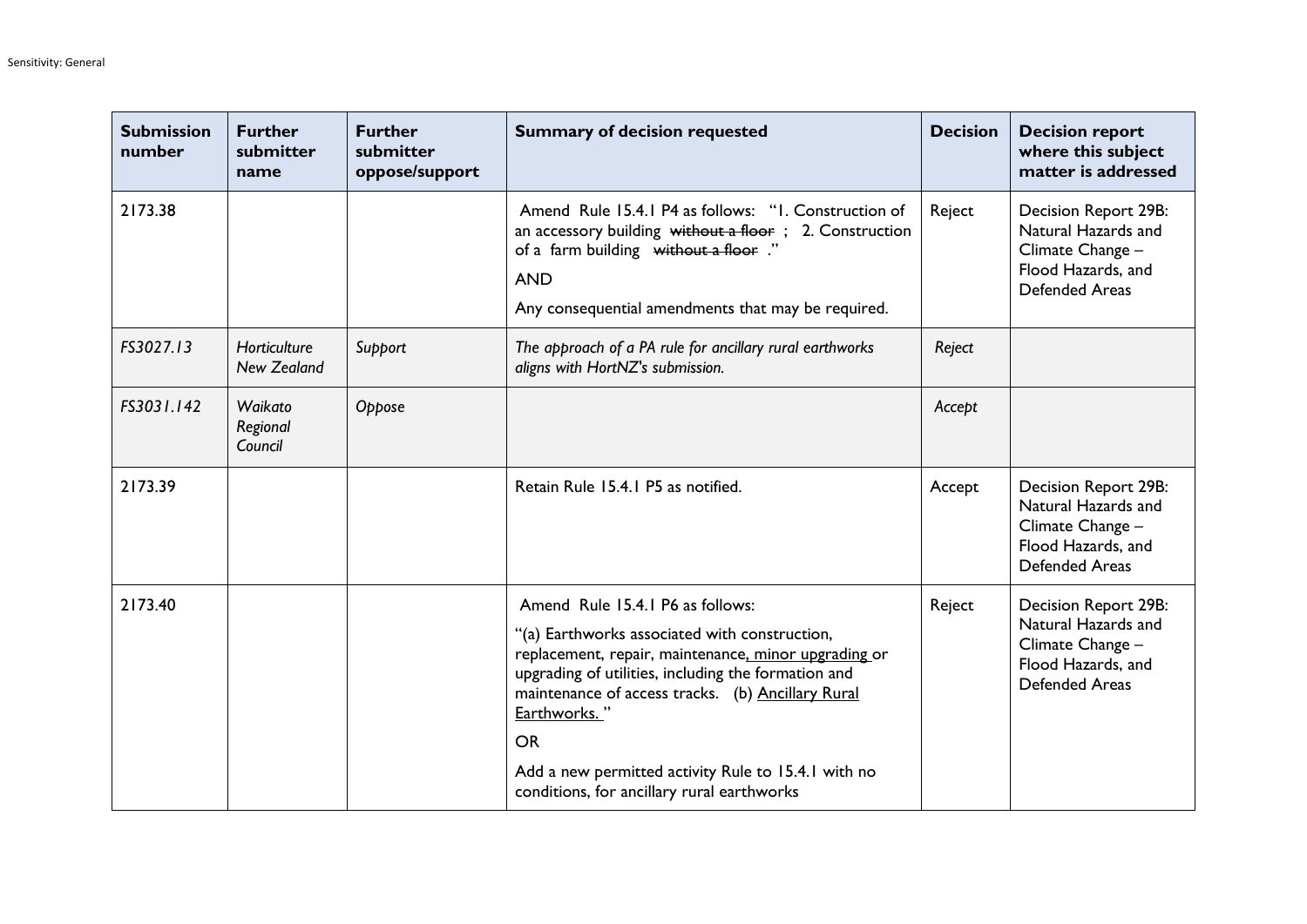| <b>Submission</b><br>number | <b>Further</b><br>submitter<br>name | <b>Further</b><br>submitter<br>oppose/support | <b>Summary of decision requested</b>                                                                                            | <b>Decision</b>   | <b>Decision report</b><br>where this subject<br>matter is addressed                                            |
|-----------------------------|-------------------------------------|-----------------------------------------------|---------------------------------------------------------------------------------------------------------------------------------|-------------------|----------------------------------------------------------------------------------------------------------------|
|                             |                                     |                                               | <b>AND</b>                                                                                                                      |                   |                                                                                                                |
|                             |                                     |                                               | Any consequential relief required to give effect to this<br>submission point.                                                   |                   |                                                                                                                |
| FS3027.14                   | Horticulture<br>New Zealand         | Support                                       |                                                                                                                                 | Reject            |                                                                                                                |
| 2173.41                     |                                     |                                               | Retain Rule 15.4.1 P7 as notified.                                                                                              | Accept            | Decision Report 29B:<br>Natural Hazards and<br>Climate Change -<br>Flood Hazards, and<br><b>Defended Areas</b> |
| 2173.42                     |                                     |                                               | Retain Rule 15.4.1 P8, conditional on the outcomes of<br>the relief sought for Rule 15.4.1 P6 (submission point<br>$2173.10$ ). | Accept in<br>part | Decision Report 29B:<br>Natural Hazards and<br>Climate Change -<br>Flood Hazards, and<br><b>Defended Areas</b> |
| FS3027.15                   | Horticulture<br><b>New Zealand</b>  | Support                                       |                                                                                                                                 | Accept            |                                                                                                                |
| FS3034.101                  | Mercury NZ<br>Limited               | Oppose                                        |                                                                                                                                 | Reject            |                                                                                                                |
| 2173.43                     |                                     |                                               | Retain Rule 15.4.2 RD1 as notified.                                                                                             | Accept in<br>part | <b>Decision Report 29B:</b><br>Natural Hazards and<br>Climate Change -                                         |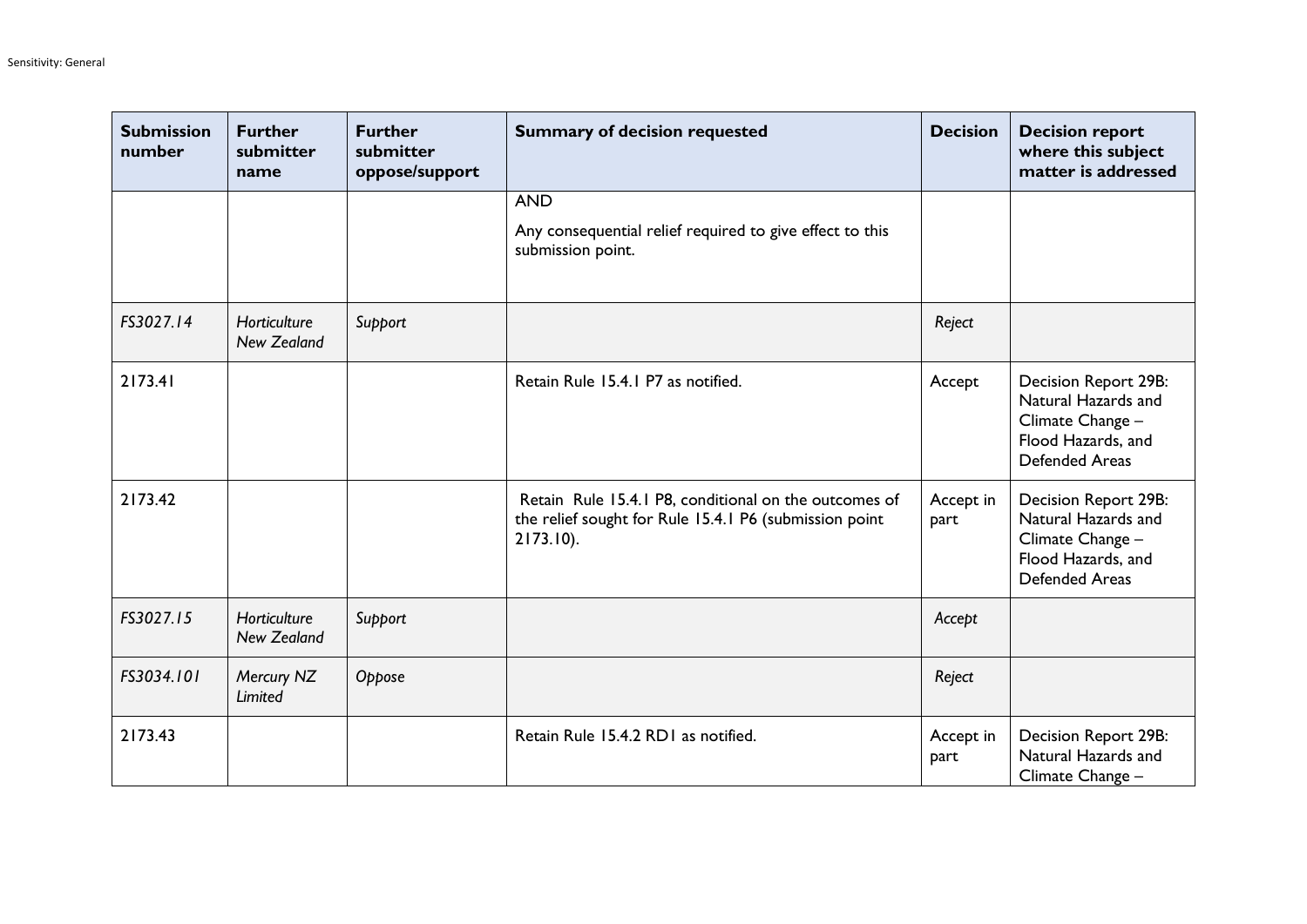| <b>Submission</b><br>number | <b>Further</b><br>submitter<br>name | <b>Further</b><br>submitter<br>oppose/support | <b>Summary of decision requested</b>                                                                                                                     | <b>Decision</b>   | <b>Decision report</b><br>where this subject<br>matter is addressed                                            |
|-----------------------------|-------------------------------------|-----------------------------------------------|----------------------------------------------------------------------------------------------------------------------------------------------------------|-------------------|----------------------------------------------------------------------------------------------------------------|
|                             |                                     |                                               |                                                                                                                                                          |                   | Flood Hazards, and<br><b>Defended Areas</b>                                                                    |
| 2173.44                     |                                     |                                               | Retain Rule 15.4.3 D1, conditional on the outcome of<br>the relief sought for Rule 15.4.1 P4 (submission point<br>$2173.8$ ).                            | Reject            | Decision Report 29B:<br>Natural Hazards and<br>Climate Change -<br>Flood Hazards, and<br><b>Defended Areas</b> |
| 2173.45                     |                                     |                                               | Retain Rule 15.4.3 D2 Flood as notified.                                                                                                                 | Accept            | Decision Report 29B:<br>Natural Hazards and<br>Climate Change -<br>Flood Hazards, and<br><b>Defended Areas</b> |
| 2173.46                     |                                     |                                               | Delete Rule 15.4.3 D3A<br><b>AND</b><br>Any consequential amendments that may be required.                                                               | Reject            | Decision Report 29B:<br>Natural Hazards and<br>Climate Change -<br>Flood Hazards, and<br><b>Defended Areas</b> |
| 2173.47                     |                                     |                                               | Retain Rule 15.5.1 P1 as notified                                                                                                                        | Accept in<br>part | Decision Report 29B:<br>Natural Hazards and<br>Climate Change -<br>Flood Hazards, and<br><b>Defended Areas</b> |
| 2173.48                     |                                     |                                               | Amend Rule 15.5.1 P2 as follows: "(1) Construction of<br>an accessory building without a floor; (2)<br>Construction of a farm building without a floor." | Reject            | Decision Report 29B:<br>Natural Hazards and<br>Climate Change -                                                |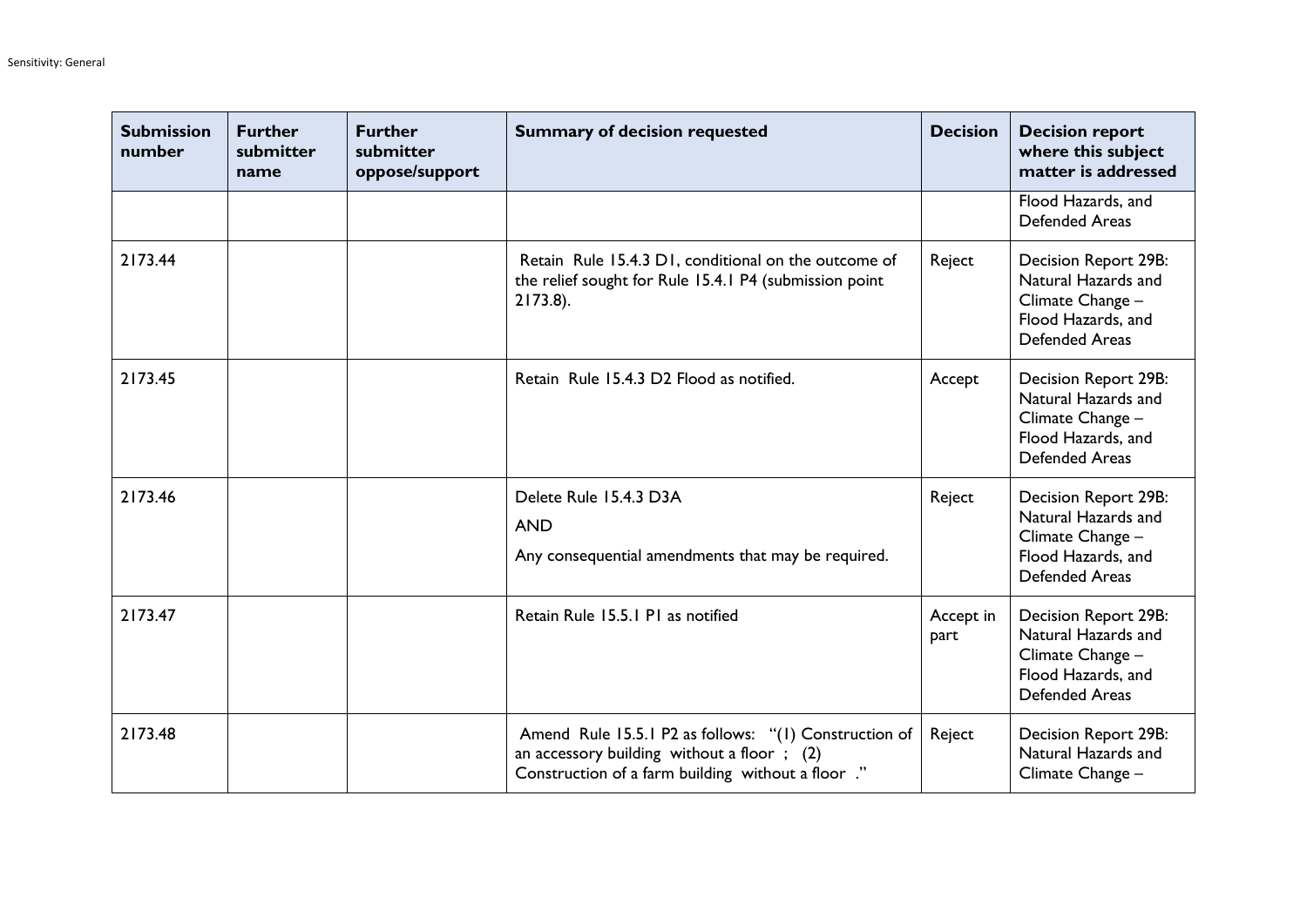| <b>Submission</b><br>number | <b>Further</b><br>submitter<br>name | <b>Further</b><br>submitter<br>oppose/support | <b>Summary of decision requested</b>                                                                                                                                                                                                                                                                                                                 | <b>Decision</b>   | <b>Decision report</b><br>where this subject<br>matter is addressed                                            |
|-----------------------------|-------------------------------------|-----------------------------------------------|------------------------------------------------------------------------------------------------------------------------------------------------------------------------------------------------------------------------------------------------------------------------------------------------------------------------------------------------------|-------------------|----------------------------------------------------------------------------------------------------------------|
|                             |                                     |                                               | <b>AND</b><br>Any consequential amendments that may be required.                                                                                                                                                                                                                                                                                     |                   | Flood Hazards, and<br><b>Defended Areas</b>                                                                    |
| FS3031.143                  | Waikato<br>Regional<br>Council      | Oppose                                        |                                                                                                                                                                                                                                                                                                                                                      | Accept            |                                                                                                                |
| 2173.49                     |                                     |                                               | Retain Rule 15.5.2 RD1 as notified.                                                                                                                                                                                                                                                                                                                  | Accept in<br>part | Decision Report 29B:<br>Natural Hazards and<br>Climate Change -<br>Flood Hazards, and<br><b>Defended Areas</b> |
| 2173.50                     |                                     |                                               | Amend Rule 15.5.2 RD2 as follows: "One addition to a<br>lawfully established habitable building existing at [the date<br>this rule becomes operative], where the addition does<br>not increase the ground floor area of the existing<br>habitable building by more than 15m <sup>2</sup> , unless provided<br>for in Rule 15.5.2 RD1."<br><b>AND</b> | Accept in<br>part | Decision Report 29B:<br>Natural Hazards and<br>Climate Change -<br>Flood Hazards, and<br><b>Defended Areas</b> |
|                             |                                     |                                               | Any consequential amendments that may be required.                                                                                                                                                                                                                                                                                                   |                   |                                                                                                                |
| FS3031.144                  | Waikato<br>Regional<br>Council      | Oppose                                        |                                                                                                                                                                                                                                                                                                                                                      |                   |                                                                                                                |
| FS3034.102                  | Mercury NZ<br>Limited               | Oppose                                        |                                                                                                                                                                                                                                                                                                                                                      |                   |                                                                                                                |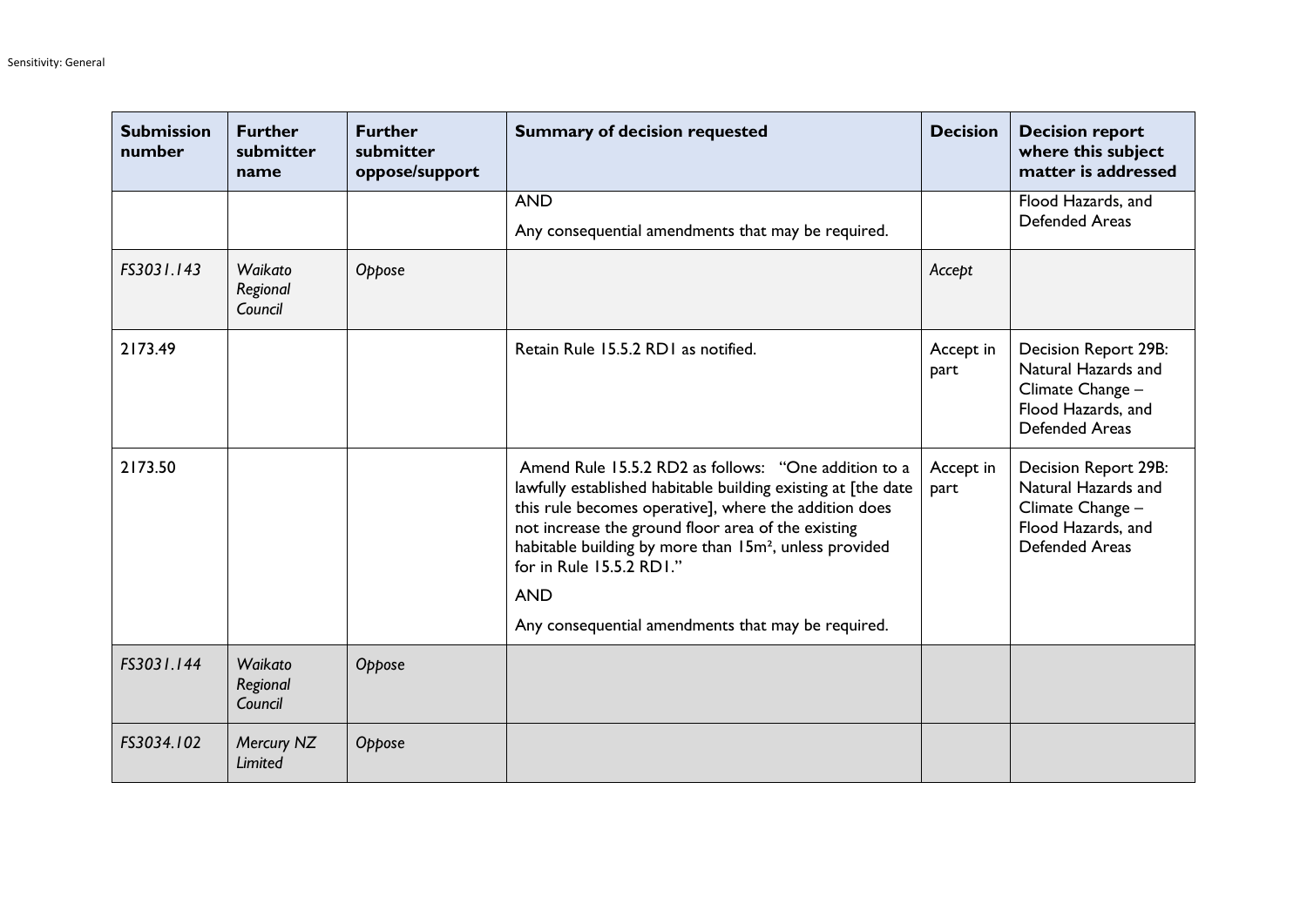| <b>Submission</b><br>number | <b>Further</b><br>submitter<br>name | <b>Further</b><br>submitter<br>oppose/support | <b>Summary of decision requested</b>                                                                                                                                                                                                                                                                               | <b>Decision</b>   | <b>Decision report</b><br>where this subject<br>matter is addressed                                            |
|-----------------------------|-------------------------------------|-----------------------------------------------|--------------------------------------------------------------------------------------------------------------------------------------------------------------------------------------------------------------------------------------------------------------------------------------------------------------------|-------------------|----------------------------------------------------------------------------------------------------------------|
| 2173.51                     |                                     |                                               | Amend Rule 15.5.4 NC1 as follows: "Construction of<br>a new habitable building or additions to an existing<br>habitable building, not provided for in Rule 15.5.1 P1 -<br>P <sub>2</sub> or Rule 15.5.2 RD <sub>1</sub> and RD <sub>2</sub> ."<br><b>AND</b><br>Any consequential amendments that may be required. | Reject            | Decision Report 29B:<br>Natural Hazards and<br>Climate Change -<br>Flood Hazards, and<br><b>Defended Areas</b> |
| FS3031.145                  | Waikato<br>Regional<br>Council      | Oppose                                        |                                                                                                                                                                                                                                                                                                                    |                   |                                                                                                                |
| FS3034.103                  | Mercury NZ<br>Limited               | Oppose                                        |                                                                                                                                                                                                                                                                                                                    |                   |                                                                                                                |
| 2173.52                     |                                     |                                               | Retain Rule 15.6.1 Permitted Activities as notified.                                                                                                                                                                                                                                                               | Accept            | Decision Report 29B:<br>Natural Hazards and<br>Climate Change -<br>Flood Hazards, and<br><b>Defended Areas</b> |
| 2173.53                     |                                     |                                               | Retain Rule 15.6.2 Restricted Discretionary Activities as<br>notified.                                                                                                                                                                                                                                             | Accept in<br>part | Decision Report 29B:<br>Natural Hazards and<br>Climate Change -<br>Flood Hazards, and<br><b>Defended Areas</b> |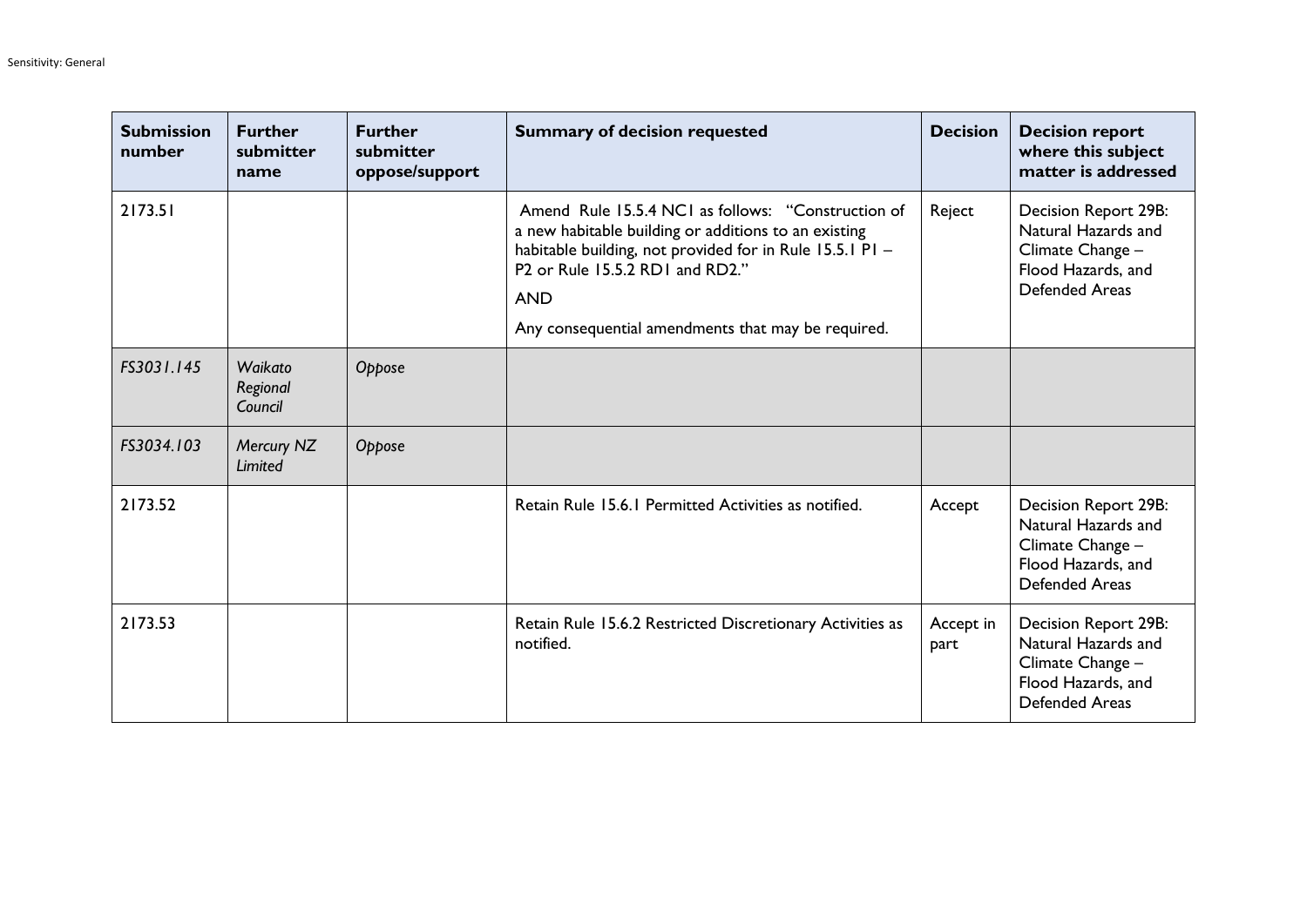| <b>Submission</b><br>number | <b>Further</b><br>submitter<br>name | <b>Further</b><br>submitter<br>oppose/support | <b>Summary of decision requested</b>                                                                                                                                                                                                                                                                                                                                                                                                                                                                                                                                                                 | <b>Decision</b> | <b>Decision report</b><br>where this subject<br>matter is addressed                                            |
|-----------------------------|-------------------------------------|-----------------------------------------------|------------------------------------------------------------------------------------------------------------------------------------------------------------------------------------------------------------------------------------------------------------------------------------------------------------------------------------------------------------------------------------------------------------------------------------------------------------------------------------------------------------------------------------------------------------------------------------------------------|-----------------|----------------------------------------------------------------------------------------------------------------|
| 2173.54                     |                                     |                                               | Amend Rule 15.6.3 Discretionary Activities as follows:<br>"(a) The activities listed below are discretionary activities<br>within the Defended Area. DI Construction of a new<br>habitable building or new accessory building, located<br>within 50m of the toe of a stop-bank where the stop-<br>bank is under the responsibility of the Council, the<br>Waikato Regional Council or the Crown. D2<br>Earthworks that are not a permitted activity under Rule<br>15.4.1 P6 or P7 or ancillary rural earthworks, located<br>within 50m"<br>AND Any consequential amendments that may be<br>required. | Reject          | Decision Report 29B:<br>Natural Hazards and<br>Climate Change -<br>Flood Hazards, and<br><b>Defended Areas</b> |
| FS3020.53                   | Shand<br>Properties<br>Limited      | Support                                       |                                                                                                                                                                                                                                                                                                                                                                                                                                                                                                                                                                                                      |                 |                                                                                                                |
| FS3032.60                   | <b>Timberline</b><br>Contracting    | Oppose                                        |                                                                                                                                                                                                                                                                                                                                                                                                                                                                                                                                                                                                      |                 |                                                                                                                |
| FS3031.146                  | Waikato<br>Regional<br>Council      | Oppose                                        |                                                                                                                                                                                                                                                                                                                                                                                                                                                                                                                                                                                                      |                 |                                                                                                                |
| FS3034.104                  | Mercury NZ<br><b>Limited</b>        | Oppose                                        |                                                                                                                                                                                                                                                                                                                                                                                                                                                                                                                                                                                                      |                 |                                                                                                                |
| 2173.55                     |                                     |                                               | Amend Rule 15.7.1 P1(a) as follows: "The gross floor<br>area of all additions to the a habitable building from                                                                                                                                                                                                                                                                                                                                                                                                                                                                                       | Reject          | Decision Report 29C:<br>Natural Hazards and                                                                    |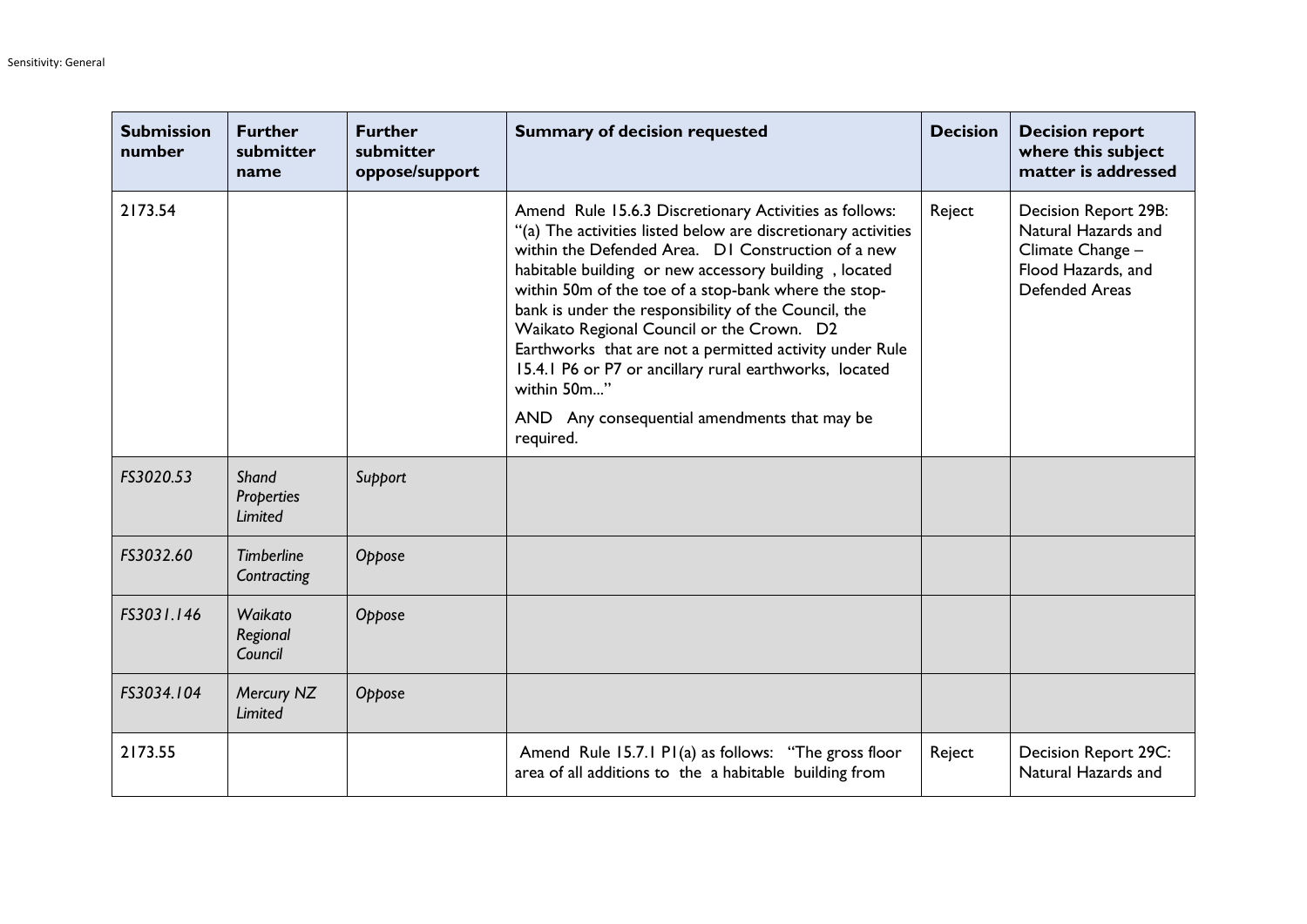| <b>Submission</b><br>number | <b>Further</b><br>submitter<br>name | <b>Further</b><br>submitter<br>oppose/support | <b>Summary of decision requested</b>                                                                                                                                                                                            | <b>Decision</b> | <b>Decision report</b><br>where this subject<br>matter is addressed                |
|-----------------------------|-------------------------------------|-----------------------------------------------|---------------------------------------------------------------------------------------------------------------------------------------------------------------------------------------------------------------------------------|-----------------|------------------------------------------------------------------------------------|
|                             |                                     |                                               | [date this rule becomes operative] do not exceed a total<br>of $15m2"$                                                                                                                                                          |                 | Climate Change -<br>Coastal Hazards                                                |
|                             |                                     |                                               | <b>AND</b>                                                                                                                                                                                                                      |                 |                                                                                    |
|                             |                                     |                                               | Any consequential amendments that may be required.                                                                                                                                                                              |                 |                                                                                    |
| FS3027.16                   | Horticulture<br><b>New Zealand</b>  | Support                                       |                                                                                                                                                                                                                                 |                 |                                                                                    |
| FS3031.147                  | Waikato<br>Regional<br>Council      | Oppose                                        |                                                                                                                                                                                                                                 |                 |                                                                                    |
| FS3034.105                  | Mercury NZ<br>Limited               | Support                                       |                                                                                                                                                                                                                                 |                 |                                                                                    |
| 2173.56                     |                                     |                                               | Amend Rule 15.7.1 P2 as follows: "(1) Construction of<br>an accessory building without a floor; $(2)$<br>Construction of a farm building without a floor ."<br><b>AND</b><br>Any consequential amendments that may be required. | Reject          | Decision Report 29C:<br>Natural Hazards and<br>Climate Change -<br>Coastal Hazards |
| FS3027.17                   | Horticulture<br><b>New Zealand</b>  | Support                                       |                                                                                                                                                                                                                                 |                 |                                                                                    |
| FS3031.148                  | Waikato<br>Regional<br>Council      | Oppose                                        |                                                                                                                                                                                                                                 |                 |                                                                                    |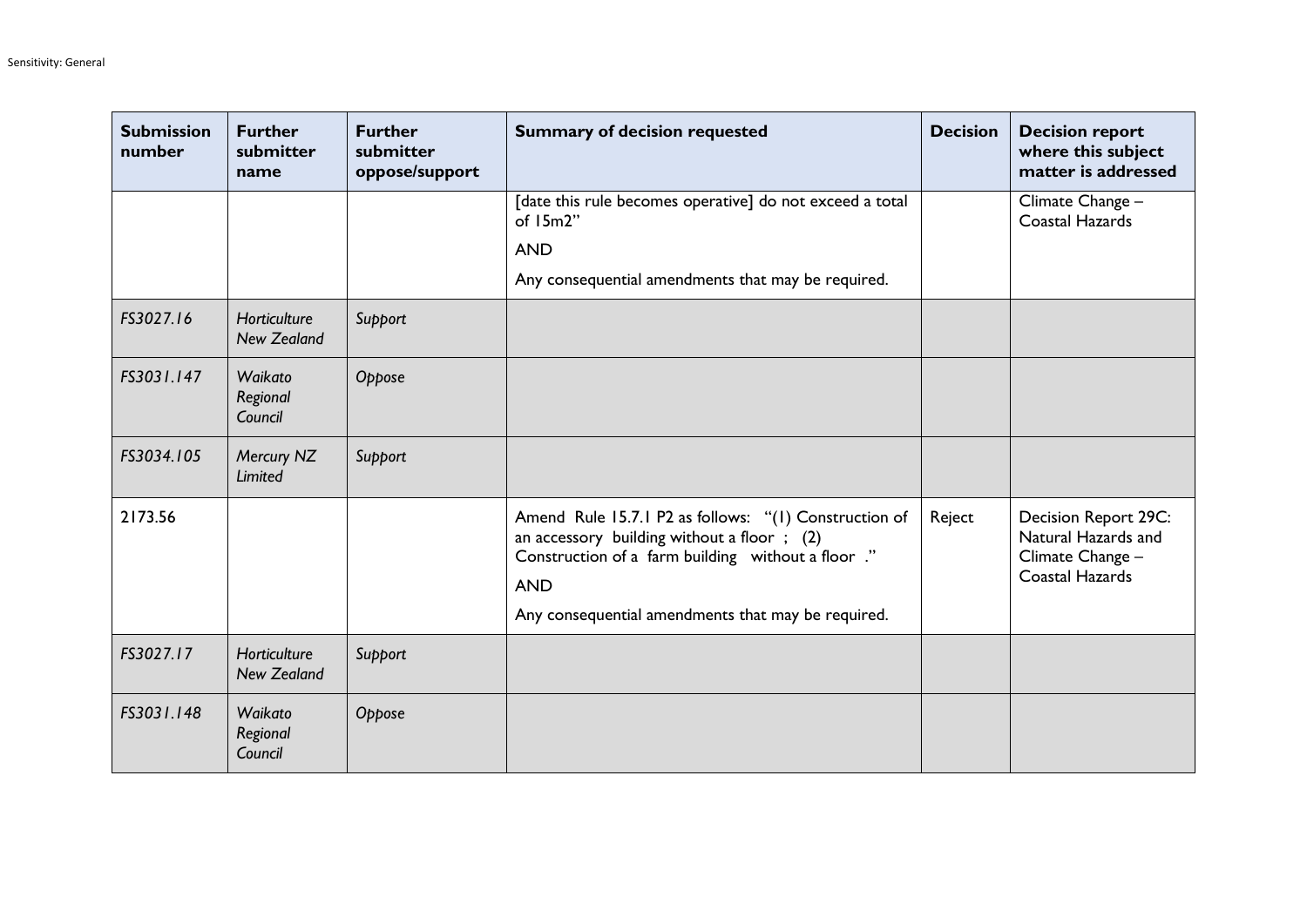| <b>Submission</b><br>number | <b>Further</b><br>submitter<br>name | <b>Further</b><br>submitter<br>oppose/support | <b>Summary of decision requested</b>                                                                                                                                                                                                                         | <b>Decision</b>   | <b>Decision report</b><br>where this subject<br>matter is addressed                                            |
|-----------------------------|-------------------------------------|-----------------------------------------------|--------------------------------------------------------------------------------------------------------------------------------------------------------------------------------------------------------------------------------------------------------------|-------------------|----------------------------------------------------------------------------------------------------------------|
| 2173.57                     |                                     |                                               | Retain Rule 15.7.1 P3 as notified.                                                                                                                                                                                                                           | Accept in<br>part | Decision Report 29C:<br>Natural Hazards and<br>Climate Change -<br>Coastal Hazards                             |
| 2173.58                     |                                     |                                               | Retain Rule 15.7.2 Restricted Discretionary Activities as<br>notified.                                                                                                                                                                                       | Accept in<br>part | Decision Report 29C:<br>Natural Hazards and<br>Climate Change -<br>Coastal Hazards                             |
| 2173.59                     |                                     |                                               | Amend Rule 15.8.1 P1(a) as follows: "The gross floor<br>area of all additions to the habitable building from [<br>date this rule becomes operative] do not exceed a total<br>of $15m2."$<br><b>AND</b><br>Any consequential amendments that may be required. | Reject            | Decision Report 29C:<br>Natural Hazards and<br>Climate Change -<br>Coastal Hazards                             |
| FS3027.18                   | Horticulture<br><b>New Zealand</b>  | Support                                       |                                                                                                                                                                                                                                                              |                   |                                                                                                                |
| FS3031.149                  | Waikato<br>Regional<br>Council      | Oppose                                        |                                                                                                                                                                                                                                                              |                   |                                                                                                                |
| 2173.60                     |                                     |                                               | Amend Rule 15.8.1 P2 as follows: "(1) Construction of<br>an accessory building without a floor $\,$ ; (2)<br>Construction of a farm building without a floor ."<br><b>AND</b>                                                                                | Reject            | Decision Report 29B:<br>Natural Hazards and<br>Climate Change -<br>Flood Hazards, and<br><b>Defended Areas</b> |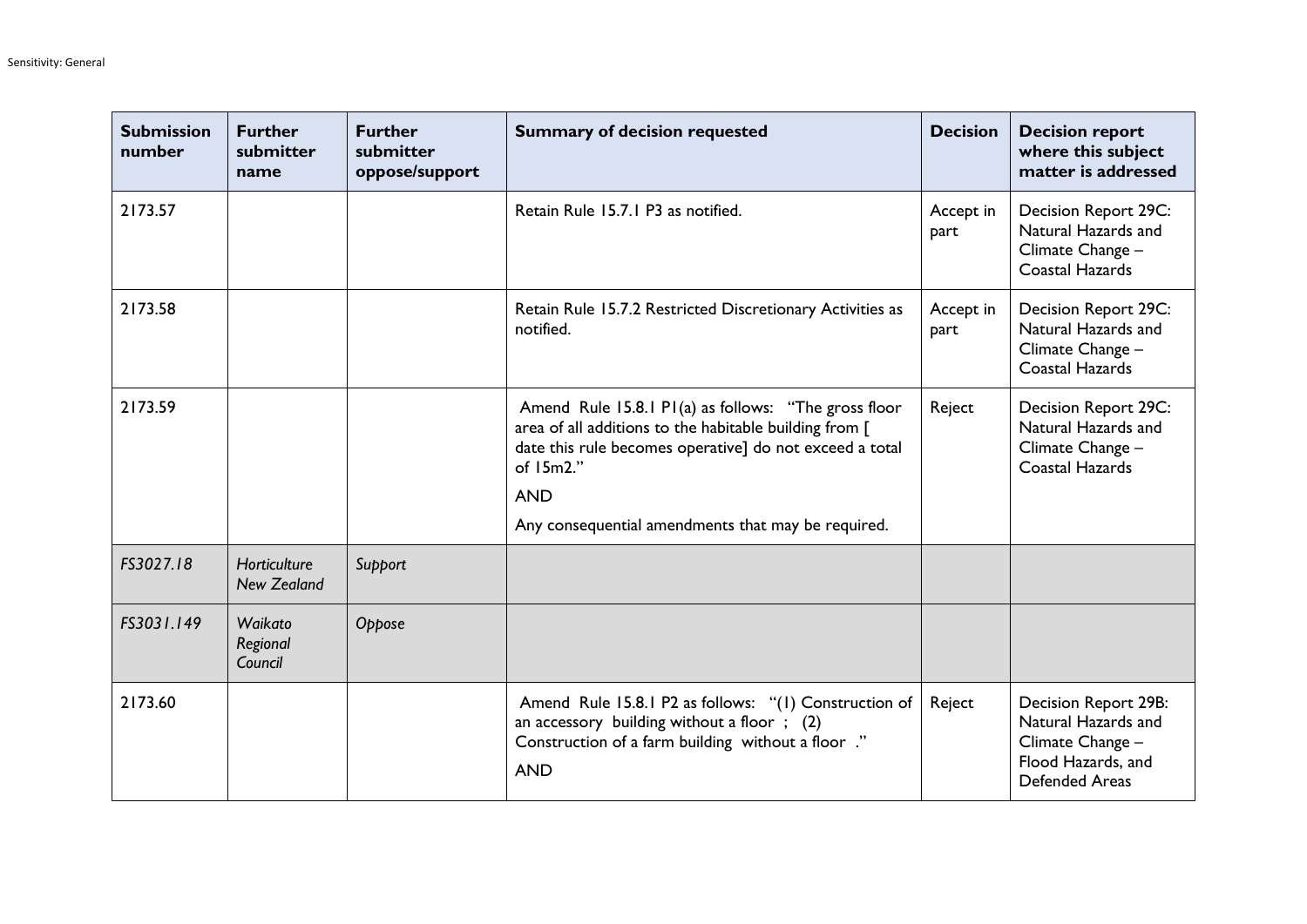| <b>Submission</b><br>number | <b>Further</b><br>submitter<br>name | <b>Further</b><br>submitter<br>oppose/support | <b>Summary of decision requested</b>                                                                                                                                                                                              | <b>Decision</b>   | <b>Decision report</b><br>where this subject<br>matter is addressed                |
|-----------------------------|-------------------------------------|-----------------------------------------------|-----------------------------------------------------------------------------------------------------------------------------------------------------------------------------------------------------------------------------------|-------------------|------------------------------------------------------------------------------------|
|                             |                                     |                                               | Any consequential amendments that may be required.                                                                                                                                                                                |                   |                                                                                    |
| FS3027.19                   | Horticulture<br><b>New Zealand</b>  | Support                                       |                                                                                                                                                                                                                                   |                   |                                                                                    |
| FS3031.150                  | Waikato<br>Regional<br>Council      | Oppose                                        |                                                                                                                                                                                                                                   |                   |                                                                                    |
| 2173.61                     |                                     |                                               | Retain Rule 15.8.1 P4 as notified.                                                                                                                                                                                                | Accept in<br>part | Decision Report 29C:<br>Natural Hazards and<br>Climate Change -<br>Coastal Hazards |
| 2173.62                     |                                     |                                               | Retain Rule 15.8.2 Restricted Discretionary Activities as<br>notified.                                                                                                                                                            | Accept in<br>part | Decision Report 29C:<br>Natural Hazards and<br>Climate Change -<br>Coastal Hazards |
| 2173.63                     |                                     |                                               | Amend Rule 15.9.1 P1 as follows: "(1) Construction of<br>an accessory building without a floor; and (2)<br>Construction of a farm building without a floor ."<br><b>AND</b><br>Any consequential amendments that may be required. | Reject            | Decision Report 29C:<br>Natural Hazards and<br>Climate Change -<br>Coastal Hazards |
| FS3027.20                   | Horticulture<br><b>New Zealand</b>  | Support                                       |                                                                                                                                                                                                                                   |                   |                                                                                    |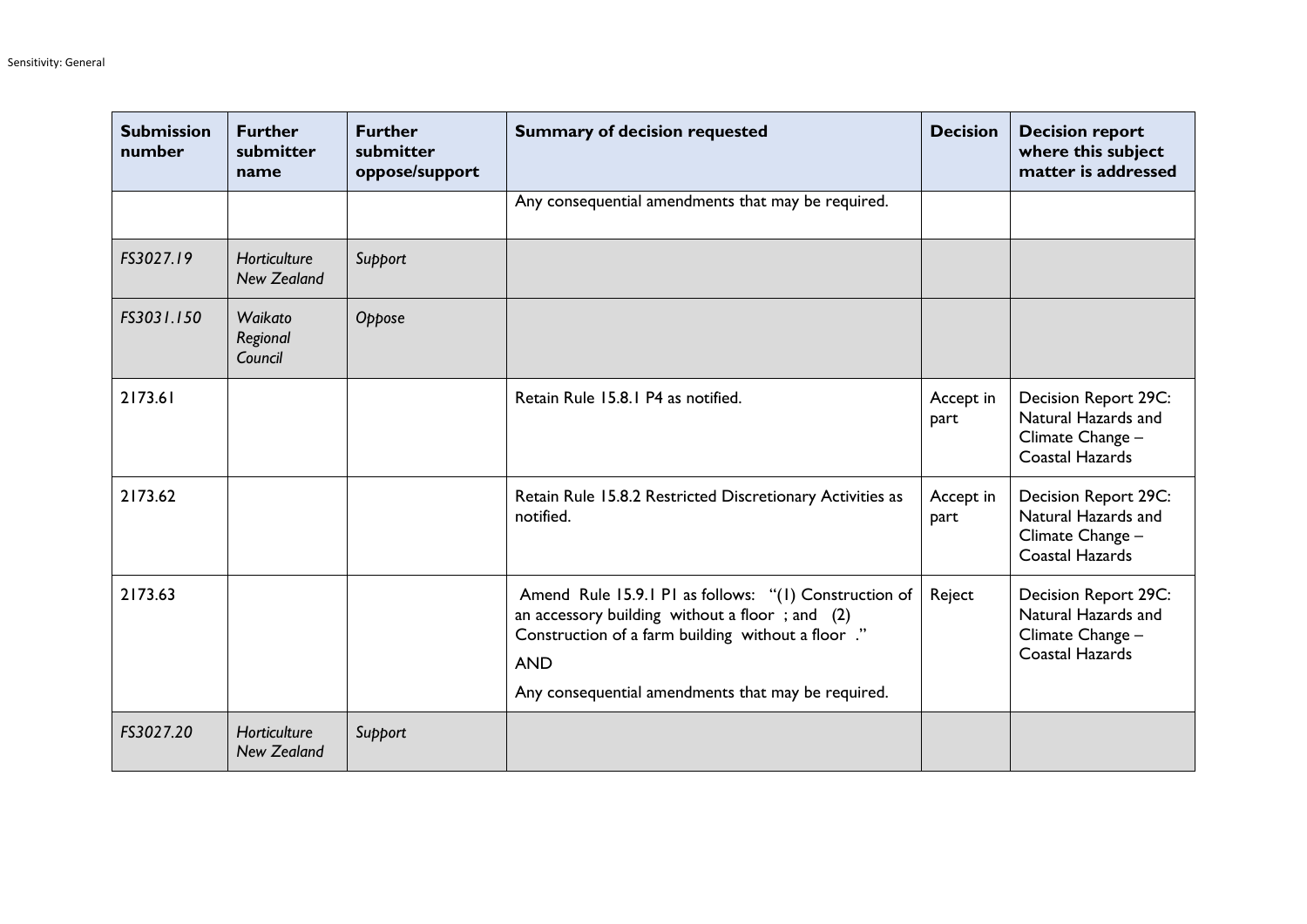| <b>Submission</b><br>number | <b>Further</b><br>submitter<br>name | <b>Further</b><br>submitter<br>oppose/support | <b>Summary of decision requested</b>                                                                                                                                                                                                                                    | <b>Decision</b>   | <b>Decision report</b><br>where this subject<br>matter is addressed                |
|-----------------------------|-------------------------------------|-----------------------------------------------|-------------------------------------------------------------------------------------------------------------------------------------------------------------------------------------------------------------------------------------------------------------------------|-------------------|------------------------------------------------------------------------------------|
| FS3031.151                  | Waikato<br>Regional<br>Council      | Oppose                                        |                                                                                                                                                                                                                                                                         |                   |                                                                                    |
| 2173.64                     |                                     |                                               | Retain Rule 15.9.1 P3 High as notified.                                                                                                                                                                                                                                 | Accept            | Decision Report 29C:<br>Natural Hazards and<br>Climate Change -<br>Coastal Hazards |
| FS3027.21                   | Horticulture<br>New Zealand         | Support                                       |                                                                                                                                                                                                                                                                         |                   |                                                                                    |
| 2173.65                     |                                     |                                               | Amend Rule 15.9.1 P4 as follows: "Earthworks for<br>(a) an activity listed in Rule 15.9.1 P1 - P3, including the<br>maintenance and repair of access tracks; or (b)<br>Ancillary Rural earthworks."<br><b>AND</b><br>Any consequential amendments that may be required. | Reject            | Decision Report 29C:<br>Natural Hazards and<br>Climate Change -<br>Coastal Hazards |
| FS3027.23                   | Horticulture<br><b>New Zealand</b>  | Support                                       |                                                                                                                                                                                                                                                                         |                   |                                                                                    |
| 2173.66                     |                                     |                                               | Retain Rule 15.9.2 D1 conditional on the outcome of<br>relief sought at Rule 15.9.1 P4 (submission point<br>2173.78)                                                                                                                                                    | Accept in<br>part | Decision Report 29C:<br>Natural Hazards and<br>Climate Change -<br>Coastal Hazards |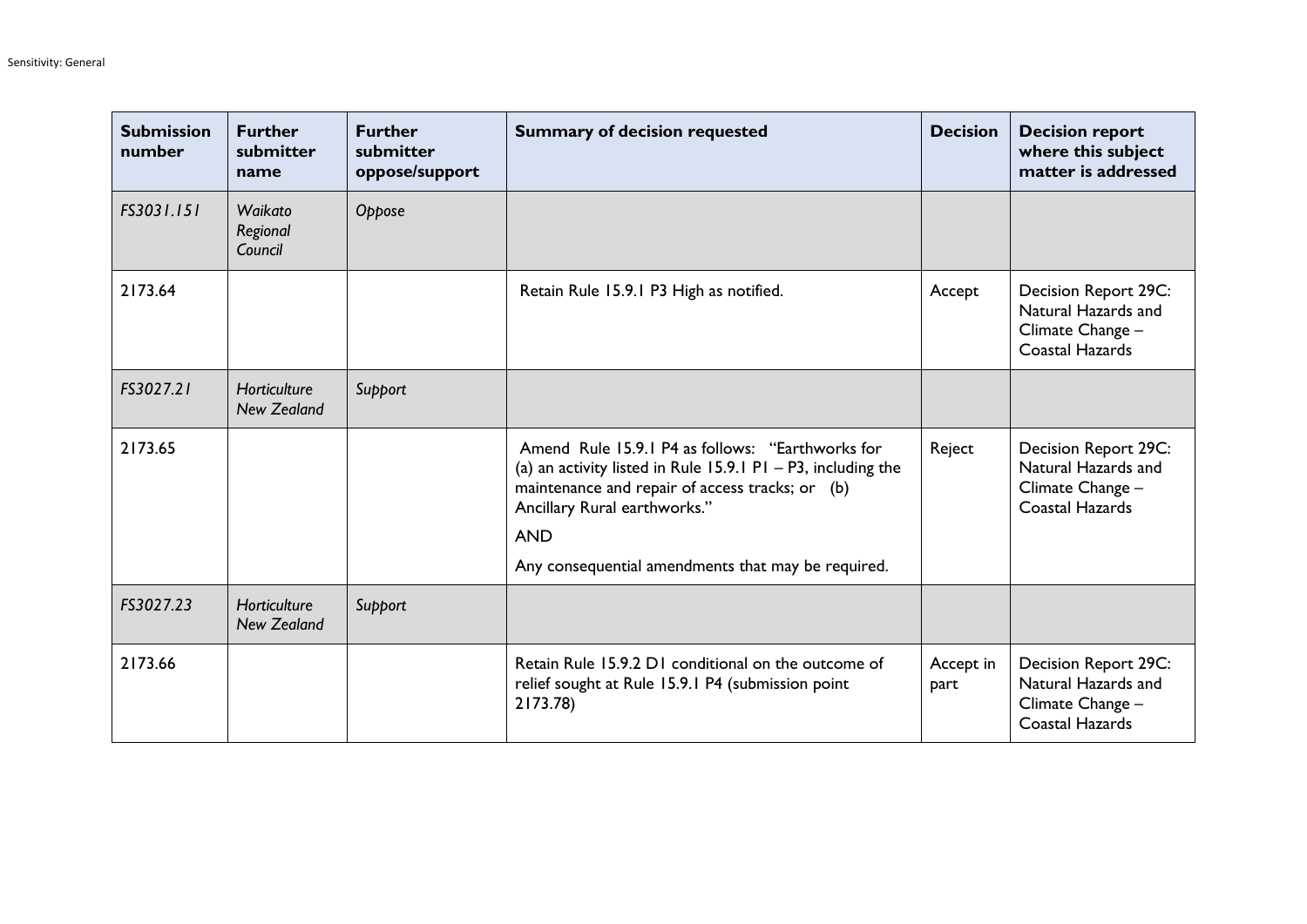| <b>Submission</b><br>number | <b>Further</b><br>submitter<br>name       | <b>Further</b><br>submitter<br>oppose/support | <b>Summary of decision requested</b>                                                                                                                                                                                               | <b>Decision</b> | <b>Decision report</b><br>where this subject<br>matter is addressed                |
|-----------------------------|-------------------------------------------|-----------------------------------------------|------------------------------------------------------------------------------------------------------------------------------------------------------------------------------------------------------------------------------------|-----------------|------------------------------------------------------------------------------------|
| 2173.67                     |                                           |                                               | Amend Rule 15.9.2 D3(1) as follows: "Replacement of<br>an existing habitable building within the same site<br>where"<br><b>AND</b><br>Any consequential amendments that may be required.                                           | Reject          | Decision Report 29C:<br>Natural Hazards and<br>Climate Change -<br>Coastal Hazards |
| FS3031.152                  | Waikato<br>Regional<br>Council            | Oppose                                        |                                                                                                                                                                                                                                    |                 |                                                                                    |
| 2173.68                     |                                           |                                               | Amend Rule 15.10.1 P1 as follows: "(1) Construction<br>of an accessory building without a floor; and (2)<br>Construction of a farm building without a floor ."<br><b>AND</b><br>Any consequential amendments that may be required. | Reject          | Decision Report 29C:<br>Natural Hazards and<br>Climate Change -<br>Coastal Hazards |
| FS3027.22                   | <b>Horticulture</b><br><b>New Zealand</b> | Support                                       |                                                                                                                                                                                                                                    |                 |                                                                                    |
| FS3031.153                  | Waikato<br>Regional<br>Council            | Oppose                                        |                                                                                                                                                                                                                                    |                 |                                                                                    |
| 2173.69                     |                                           |                                               | Retain Rule 15.10.1 P3 as notified.                                                                                                                                                                                                | Accept          | Decision Report 29C:<br>Natural Hazards and                                        |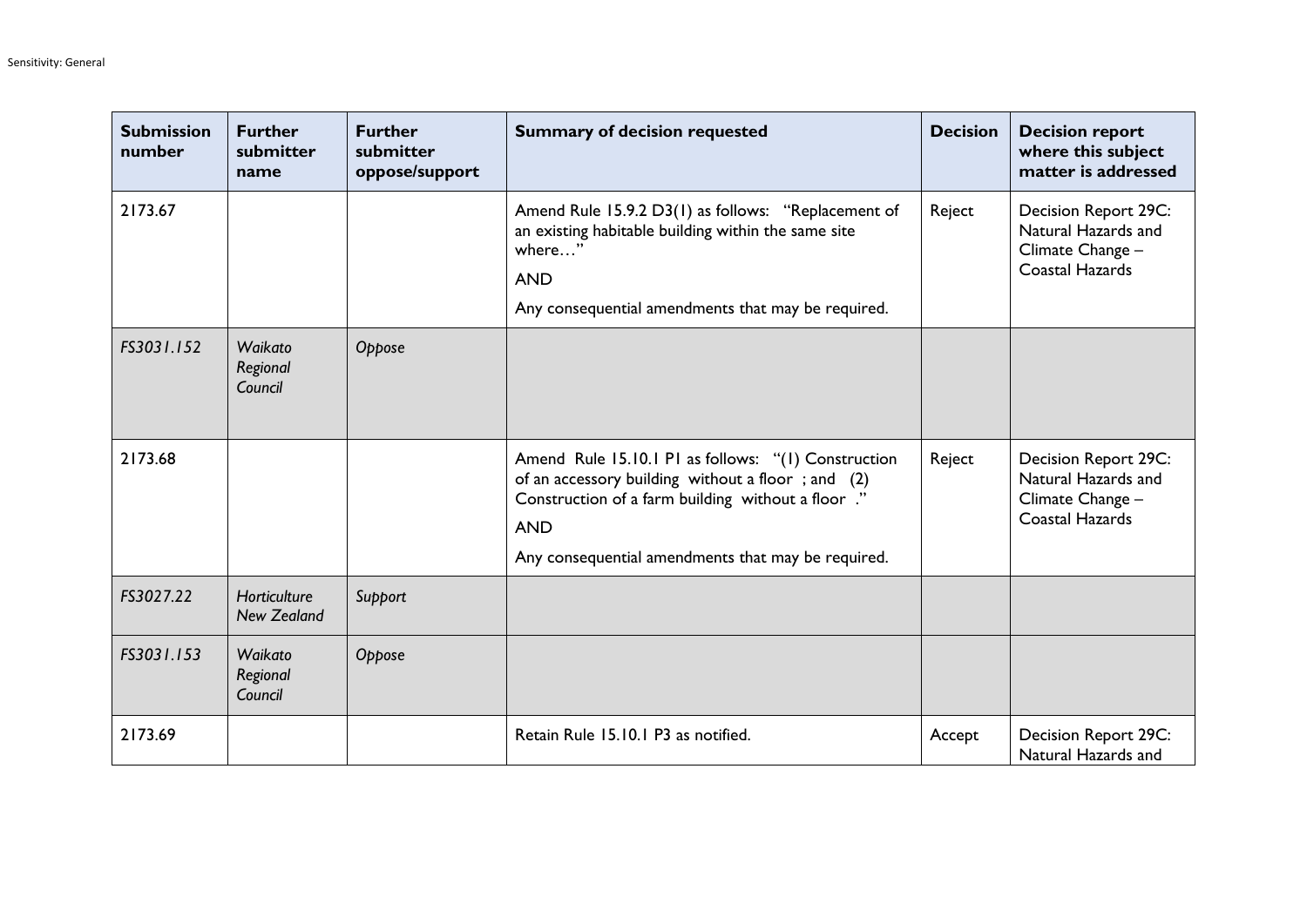| <b>Submission</b><br>number | <b>Further</b><br>submitter<br>name | <b>Further</b><br>submitter<br>oppose/support | <b>Summary of decision requested</b>                                                                                                                                                                                                                                      | <b>Decision</b>   | <b>Decision report</b><br>where this subject<br>matter is addressed                                     |
|-----------------------------|-------------------------------------|-----------------------------------------------|---------------------------------------------------------------------------------------------------------------------------------------------------------------------------------------------------------------------------------------------------------------------------|-------------------|---------------------------------------------------------------------------------------------------------|
|                             |                                     |                                               |                                                                                                                                                                                                                                                                           |                   | Climate Change -<br>Coastal Hazards                                                                     |
| 2173.70                     |                                     |                                               | Amend Rule 15.10.1 P4 as follows: "Earthworks for<br>(a) an activity listed in Rule 15.10.1 P1 - P3, including the<br>maintenance and repair of access tracks; or (b)<br>Ancillary Rural earthworks."<br><b>AND</b><br>Any consequential amendments that may be required. | Reject            | Decision Report 29B:<br>Natural Hazards and<br>Climate Change -<br>Flood Hazards, and<br>Defended Areas |
| FS3027.24                   | Horticulture<br><b>New Zealand</b>  | Support                                       |                                                                                                                                                                                                                                                                           |                   |                                                                                                         |
| 2173.71                     |                                     |                                               | Retain Rule 15.10.2 D1, subject to outcome of relief<br>sought at Rule 15.10.1 P4 (submission point 2173.83)                                                                                                                                                              | Accept in<br>part | Decision Report 29C:<br>Natural Hazards and<br>Climate Change -<br>Coastal Hazards                      |
| 2173.72                     |                                     |                                               | Amend Rule 15.10.2 D2(1) as follows: "Replacement<br>and relocation of an existing habitable building within the<br>same site where"<br><b>AND</b><br>Any consequential amendments that may be required.                                                                  | Reject            | Decision Report 29C:<br>Natural Hazards and<br>Climate Change -<br>Coastal Hazards                      |
| FS3031.154                  | Waikato<br>Regional<br>Council      | Oppose                                        |                                                                                                                                                                                                                                                                           |                   |                                                                                                         |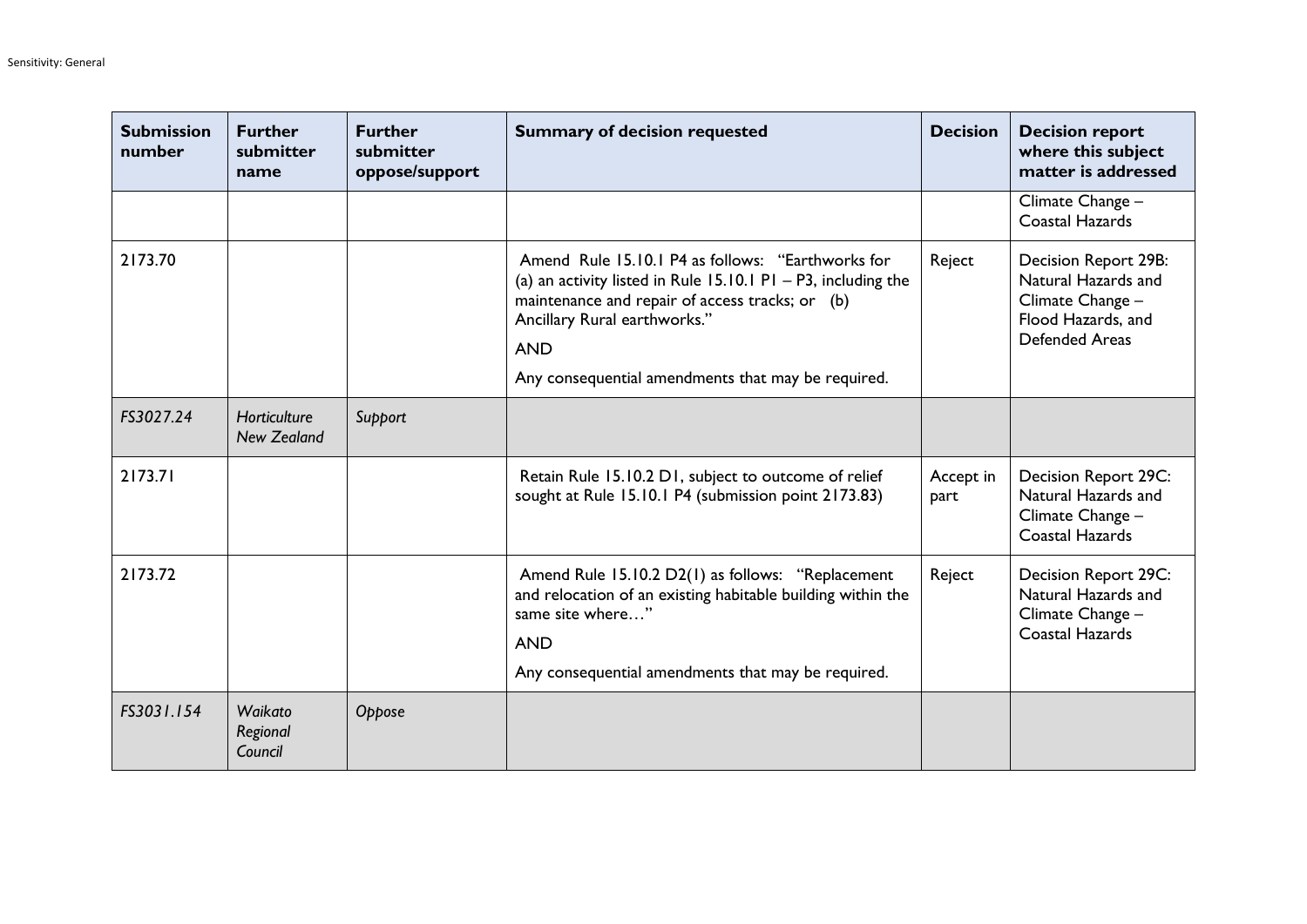| <b>Submission</b><br>number | <b>Further</b><br>submitter<br>name         | <b>Further</b><br>submitter<br>oppose/support | <b>Summary of decision requested</b>                                                                                                                                         | <b>Decision</b>   | <b>Decision report</b><br>where this subject<br>matter is addressed                                                      |
|-----------------------------|---------------------------------------------|-----------------------------------------------|------------------------------------------------------------------------------------------------------------------------------------------------------------------------------|-------------------|--------------------------------------------------------------------------------------------------------------------------|
| 2173.73                     |                                             |                                               | Retain the definition of Coastal Sensitivity Area (Erosion)<br>definition in Chapter 15.14 Definitions, subject to<br>appropriate refinement through the Schedule I process. | Accept in<br>part | Decision Report 29E:<br>Natural Hazards and<br>Climate Change - Fire,<br>Climate Change and<br><b>Definitions</b>        |
| 2173.74                     |                                             |                                               | Retain the definition of Defended Area in Chapter 15.14<br>Definitions, subject to appropriate refinement through<br>the Schedule I process.                                 | Accept in<br>part | Decision Report 29B:<br>Natural Hazards and<br>Climate Change -<br>Flood Hazards, and<br><b>Defended Areas</b>           |
| FS3027.25                   | Horticulture<br><b>New Zealand</b>          | Support                                       |                                                                                                                                                                              |                   |                                                                                                                          |
| FS3032.61                   | <b>Timberline</b><br>Contracting            | Support                                       |                                                                                                                                                                              |                   |                                                                                                                          |
| 2173.75                     |                                             |                                               | Retain the definition of Emergency service facility in<br>Chapter 15.14 Definitions as notified.                                                                             | Accept in<br>part | <b>Decision Report 29E:</b><br>Natural Hazards and<br>Climate Change - Fire,<br>Climate Change and<br><b>Definitions</b> |
| FS3025.13                   | Fire and<br>Emergency<br><b>New Zealand</b> | Support                                       |                                                                                                                                                                              |                   |                                                                                                                          |
| 2173.76                     |                                             |                                               | Retain the definition of Farm building in Chapter 15.14<br>Definitions as notified.                                                                                          | Accept in<br>part | <b>Decision Report 29E:</b><br>Natural Hazards and                                                                       |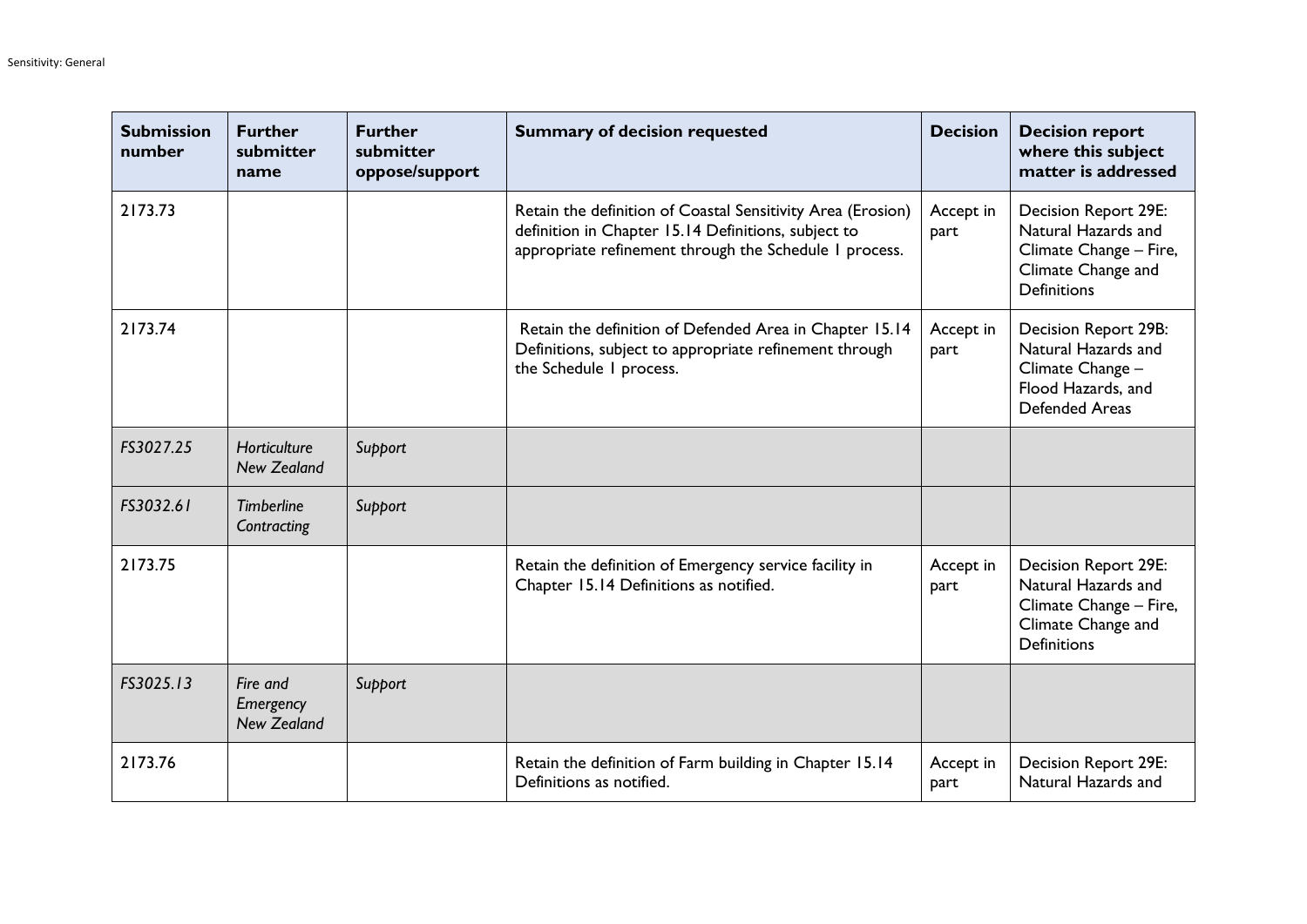| <b>Submission</b><br>number | <b>Further</b><br>submitter<br>name | <b>Further</b><br>submitter<br>oppose/support | <b>Summary of decision requested</b>                                                                                                                       | <b>Decision</b>   | <b>Decision report</b><br>where this subject<br>matter is addressed                                                   |
|-----------------------------|-------------------------------------|-----------------------------------------------|------------------------------------------------------------------------------------------------------------------------------------------------------------|-------------------|-----------------------------------------------------------------------------------------------------------------------|
|                             |                                     |                                               |                                                                                                                                                            |                   | Climate Change - Fire,<br>Climate Change and<br><b>Definitions</b>                                                    |
| FS3027.26                   | Horticulture<br><b>New Zealand</b>  | Support                                       |                                                                                                                                                            |                   |                                                                                                                       |
| 2173.77                     |                                     |                                               | Retain the definition of Flood plain management area in<br>Chapter 15.14 Definitions, subject to appropriate<br>refinement through the Schedule I process. | Accept in<br>part | Decision Report 29B:<br>Natural Hazards and<br>Climate Change -<br>Flood Hazards, and<br>Defended Areas               |
| 2173.78                     |                                     |                                               | Retain the definition of Flood ponding area in Chapter<br>15.14 Definitions, subject to appropriate refinement<br>through the Schedule I process.          | Accept in<br>part | <b>Decision Report 29B:</b><br>Natural Hazards and<br>Climate Change -<br>Flood Hazards, and<br><b>Defended Areas</b> |
| FS3027.27                   | Horticulture<br><b>New Zealand</b>  | Support                                       |                                                                                                                                                            |                   |                                                                                                                       |
| 2173.79                     |                                     |                                               | Retain the definition of High risk flood area in Chapter<br>15.14 Definitions, subject to appropriate refinement<br>through the Schedule I process.        | Accept in<br>part | Decision Report 29B:<br>Natural Hazards and<br>Climate Change -<br>Flood Hazards, and<br><b>Defended Areas</b>        |
| FS3027.28                   | Horticulture<br><b>New Zealand</b>  | Support                                       |                                                                                                                                                            |                   | Decision Report 29B:<br><b>Natural Hazards and</b><br>Climate Change - Flood                                          |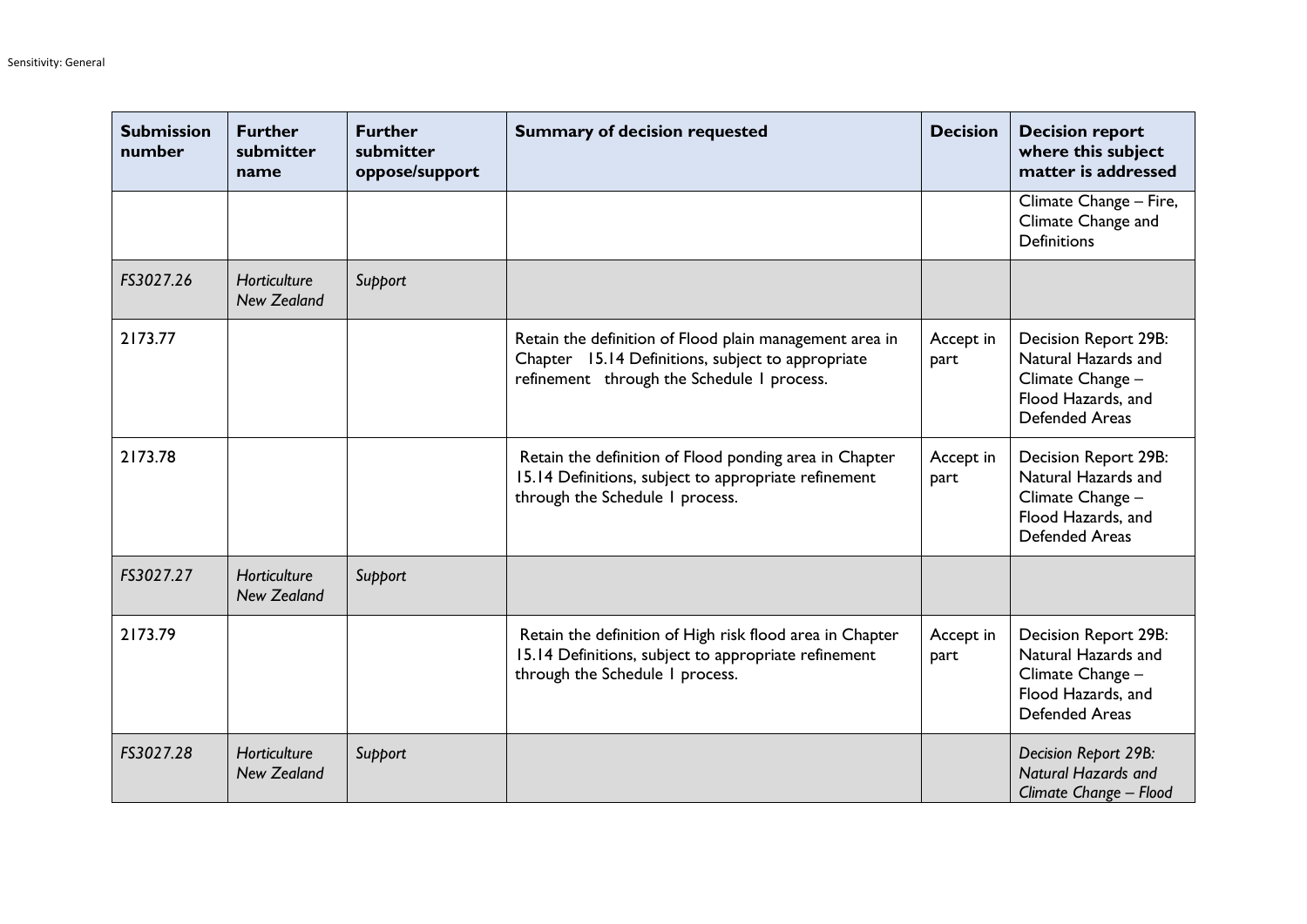| <b>Submission</b><br>number | <b>Further</b><br>submitter<br>name   | <b>Further</b><br>submitter<br>oppose/support | <b>Summary of decision requested</b>                                                                                                                                         | <b>Decision</b>   | <b>Decision report</b><br>where this subject<br>matter is addressed                                                        |
|-----------------------------|---------------------------------------|-----------------------------------------------|------------------------------------------------------------------------------------------------------------------------------------------------------------------------------|-------------------|----------------------------------------------------------------------------------------------------------------------------|
|                             |                                       |                                               |                                                                                                                                                                              |                   | Hazards, and Defended<br>Areas                                                                                             |
| 2173.80                     |                                       |                                               | Retain the definition of High Risk Coastal Hazard<br>(Erosion) Area in Chapter 15.14 Definitions, subject to<br>appropriate refinement through the Schedule I process.       | Accept in<br>part | Decision Report 29B:<br>Natural Hazards and<br>Climate Change -<br>Flood Hazards, and<br><b>Defended Areas</b>             |
| 2173.81                     |                                       |                                               | Retain the definition of High Risk Coastal Hazard<br>(Inundation) Area in Chapter 15.14 Definitions, subject<br>to appropriate refinement through the Schedule I<br>process. | Accept in<br>part | Decision Report 29E:<br>Natural Hazards and<br>Climate Change - Fire,<br>Climate Change and<br><b>Definitions</b>          |
| 2173.82                     |                                       |                                               | Retain the definition of Mine Subsidence Risk Area in<br>Chapter 15.14 Definitions, subject to appropriate<br>refinement through the Schedule I process.                     | Accept in<br>part | Decision Report 29D:<br>Natural Hazards and<br>Climate Change -<br>Subsidence,<br>Liquefaction and Other<br><b>Hazards</b> |
| FS3020.13                   | Shand<br><b>Properties</b><br>Limited | Support                                       |                                                                                                                                                                              |                   |                                                                                                                            |
| FS3032.25                   | <b>Timberline</b><br>Contracting      | Support                                       |                                                                                                                                                                              |                   |                                                                                                                            |